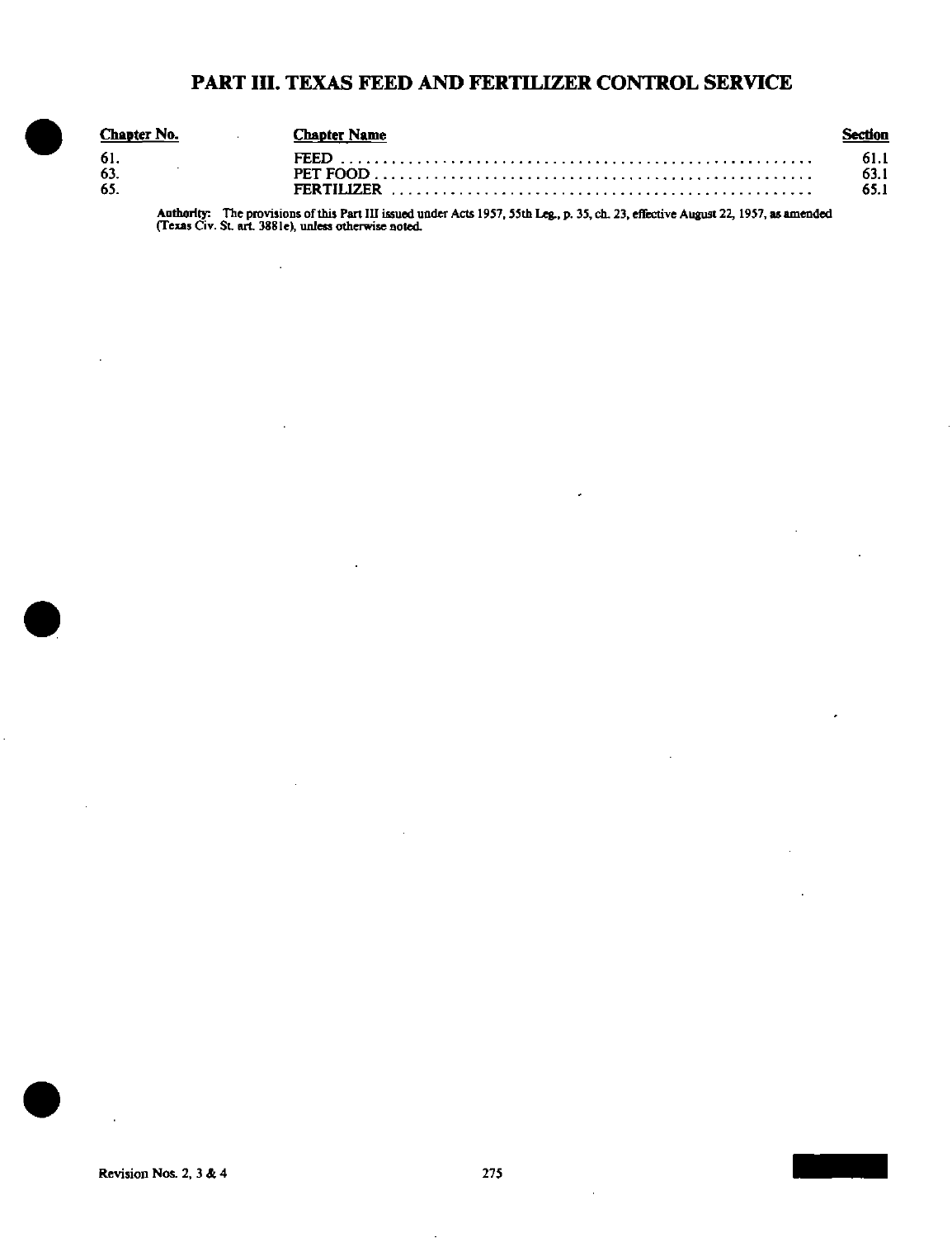

 $\overline{a}$ 

 $\ddot{\phantom{a}}$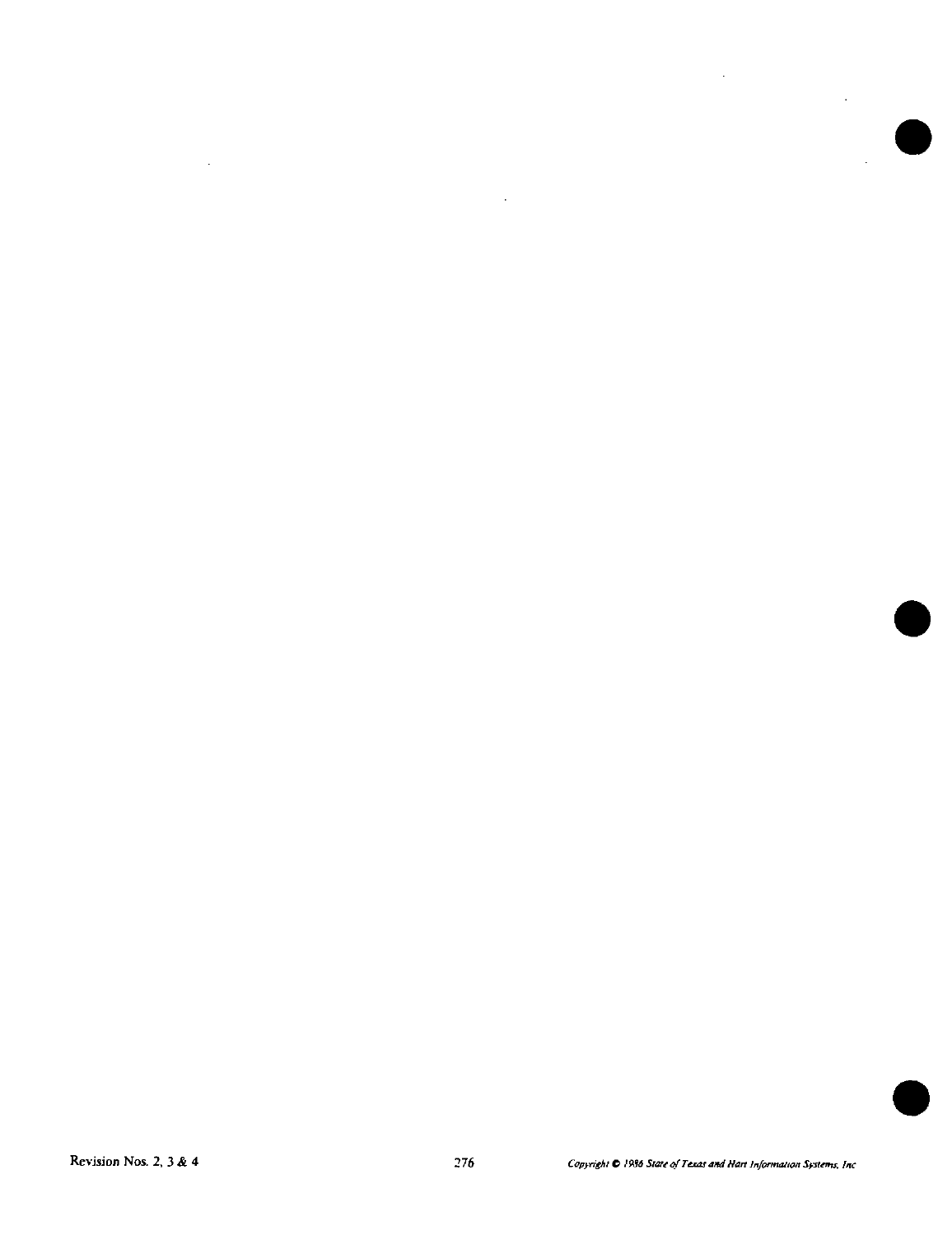# CHAPTER 61. FEED

# Section No. Section Name

## GENERAL PROVISIONS

| 61. I. | Definitions.     |
|--------|------------------|
| 61.2.  | Commercial Feed. |

## PERMITTING AND REGISTRATION

61.11. Application for Registration.

# LABELING

| 61.21. | General Label Restrictions.        |
|--------|------------------------------------|
| 61.22. | Labeling of Commercial Feed.       |
| 61.23. | Labeling of Customer-Formula Feed. |

## INSPECTION FEE

## INSPECTION, SAMPLING, AND ANALYSIS

| 61.41. | Sampling and Analytical Procedures.                     |
|--------|---------------------------------------------------------|
| 61.42. | Analysis of Customer-Formula Feed.                      |
| 61.43. | Cottonseed Screenings: Sampling, Analysis, and Labeling |

## PENALTIES

| 61.61. | Poisonous or Deleterious Substances. |  |
|--------|--------------------------------------|--|
|        |                                      |  |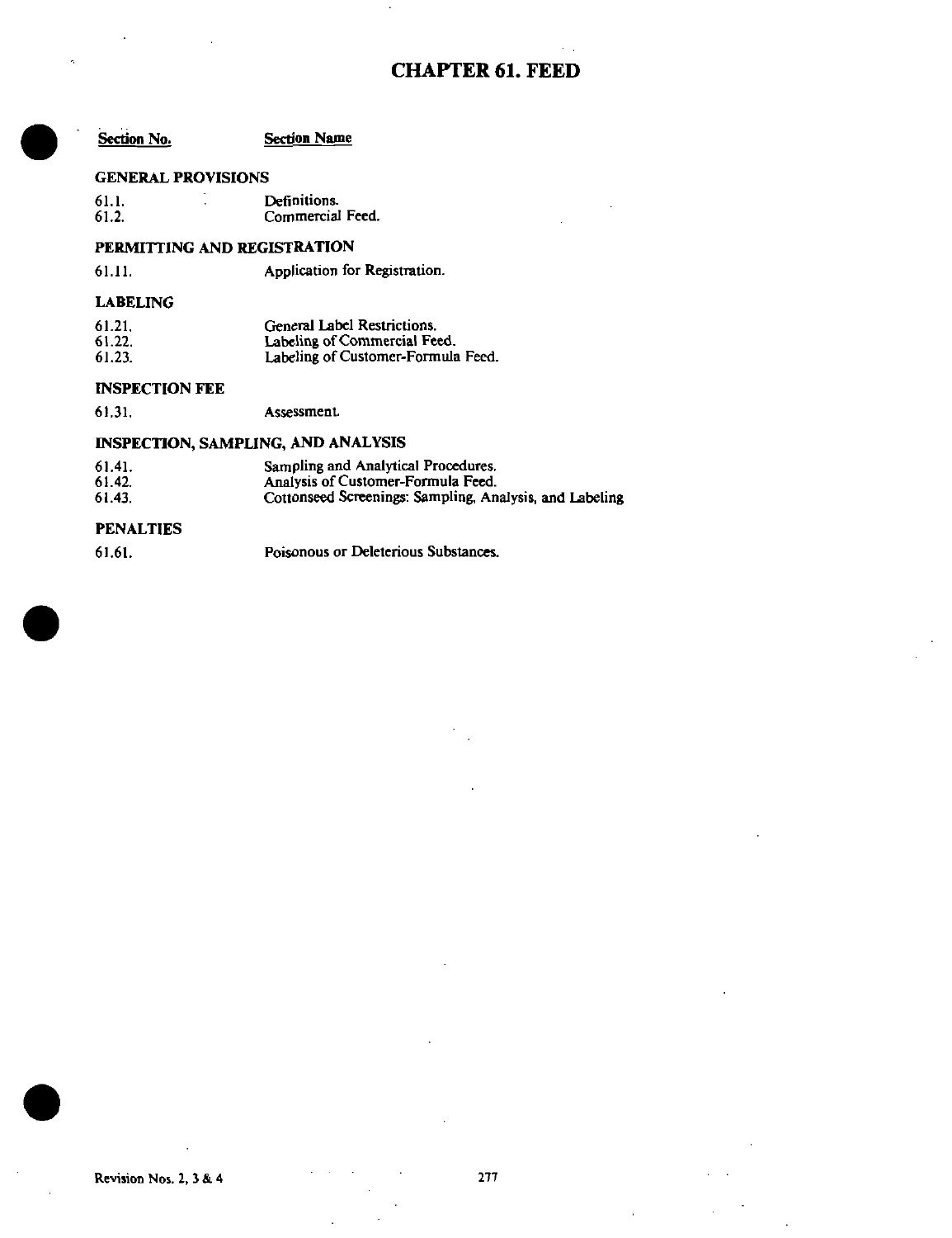$\bar{\mathcal{L}}$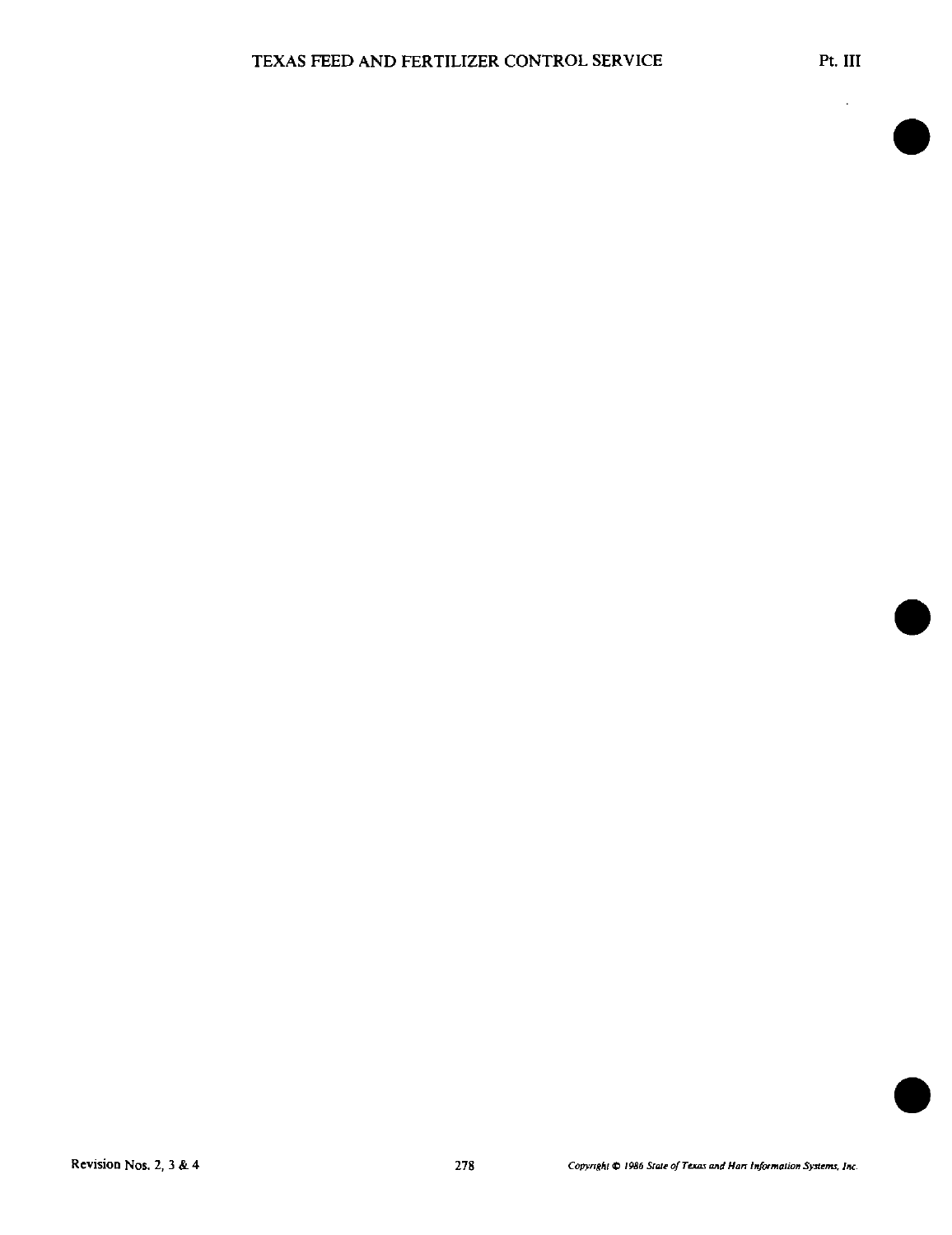#### GENERAL PROVISIONS

## §61.1. Delinitions.

Except where otherwise provided, the terms and definitions adopted by the Association of American Feed Control Officials in the last-published edition of the annual official publication are hereby adopted by reference as the terms and definitions to control in this title. The publication is available from the Association of American Feed Control Officials, Department of Agriculture, Room E-lll, State Capitol Building, Charieston, West Virginia 25305. In addition, the following words and terms, when used in this title, shall have the following meanings, unless the context clearly indicates otberwise:

^f^—Texas Commercial Feed Control Act, Texas Agriculture Code, Chapter 141, 1981, as amended.

Container—A bag, box, carton, bottle, object, barrel, package, apparatus, device, appliance, or other item of any capacity into which a feed is packed, poured, stored, or placed for handling, transporting, or distributing.

Customer-formula feed—A mixture of commerical feed or feed material, all or part of which is furnished by the person who processes, mixes, mills, or otherwise prepares the mixture and which is mixed according to the specific instructions of the purchaser. Customer-formula feed may be derived from a registered feed that has been altered by the deletion, addition, or substitution of one or more ingredients that may or may not affect the chemical analysis. The term includes special formula feed and made-to-order feed.

Distribute—Sell, offer for sale, expose for sale, barter, exchange, transfer possession or title, or otherwise supply.

Ingredient—A constituent material of a commerical feed. ,

Label—A display of written, printed, or graphic matter on or affixed to a container, invoice, or delivery slip.

Person—Any individual, partnership, corporation, association, governmental subdivision, or public or private organization of any character.

Purchaser—A person who buys or otherwise acquires a commerical feed, customer-formula feed, or custom-mill service.

Registrant—A person who registers a commercial feed under the Act.

Salvage—When applied to an ingredient or combination of ingredients, refers only to those products that have been damaged by natural causes, such as fire, water, hail, or windstorm, or by conveyance mishap.

Service-Texas Feed and Fertilizer Control Service.

Weed seeds—Those seeds declared prohibited or restricted noxious weed seedsby §19.3 of this title (relating to Noxious Weed Seeds).

Source: The provisions of this §61.1 adopted to be effective October 7, 1983, 8 TexReg 3806.

Cros\$ References: This section cited in 4 TAC §61.22 (relating to Labeling of Commercial Feed).

### §61.2. Commercial Feed.

- (a) All feed materials are considered commercial feeds, except:
	- (1) those exempted under § 141,002(c) of the Act (relating to Commerical Feed); and
	- (2) salvage feed materials.
- (b) Commercial feeds may not contain:
	- (1) any adulterants as listed in §141.148 of the Act (relating to Distribution of Adulterated Feed); or
	- (2) salvage feed materials.

Source: The provisions of this §61.2 adopted to be effective October 7, 1983, 8 TexRcg 3806.

## PERMITTING AND REGISTRATION

#### §61.11. Application for Registration.

- (a) Each brand and product name of a commercial feed must be registered before it may be distributed.
- (b) The labeling information required to accompany bagged or bulk commerical feed by §141.051 or §141.052 of the Act (relating to Labeling of Commercial Feed) shall be submitted with all applications for registration of medicated feeds, pet foods, and specialty products. Labeling information may be required for other products as a condition of registration upon request by the service.
- (c) The service may require the applicant to present evidence of authorization to use a registered trademark or other labeling reference as a condition for the registration of a product.
- (d) The applicant may be required to submit satisfactory evidence respecting the safety and efficacy of a commerical feed prior to the approval of a registration application and label for the feed if it contains additives (including drugs, othe special purpose additives, or non-nutritive additives). Satisfactory evidence may include recognition by the United States Food and Orug Administration of the safety and efficacy of the feed or additive for its labeled use.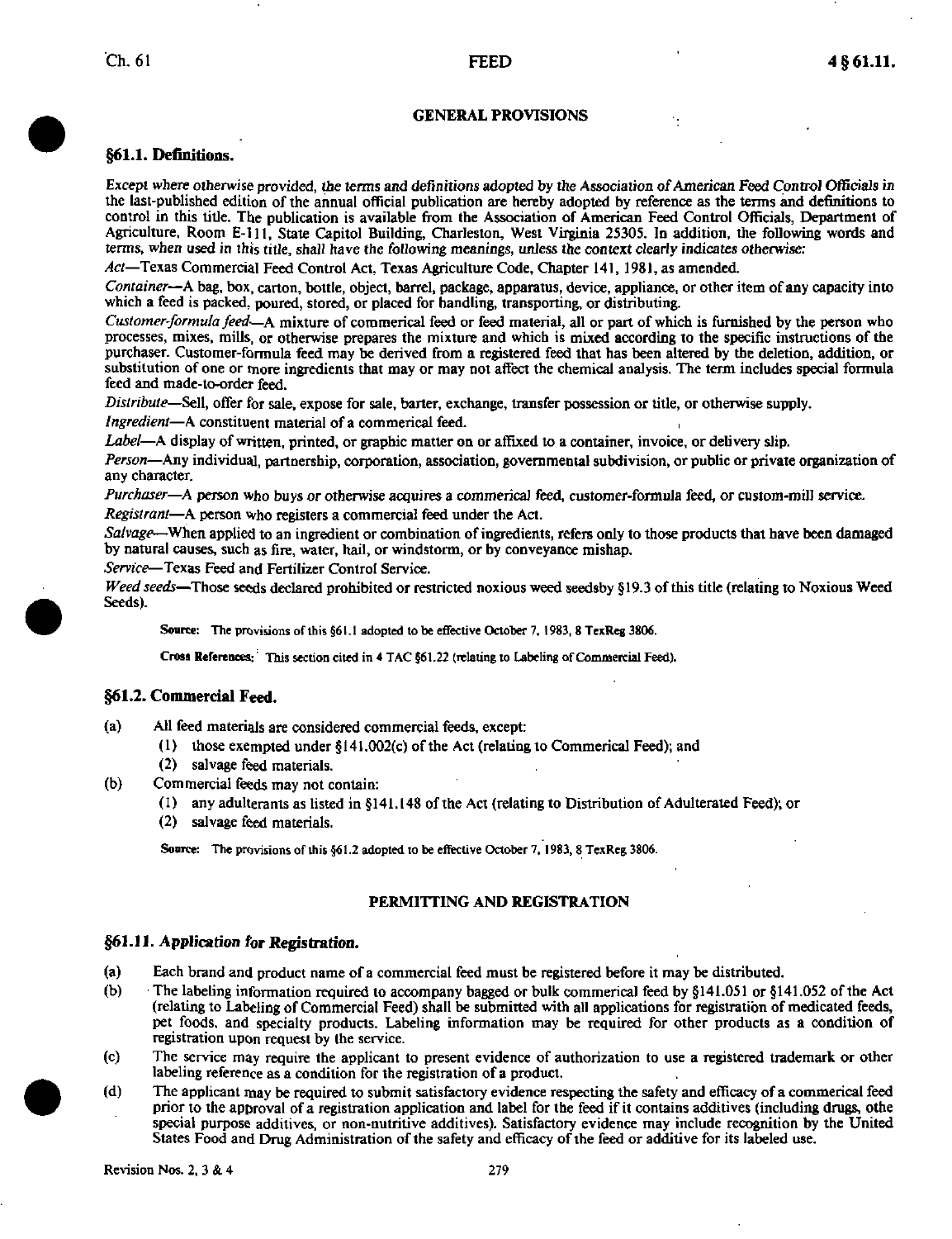(e) The net weight shall be provided as a condition for registration of specialty products packaged and marketed in containers weighing one pound or less whose net contents are declared on the label of the product in conformity with the United States Fair Packaging and Labeling Act, 15 U.S.C., §1415, et seq., and regulations promulgated thereunder.

Source: The provisions of this §61.11 adopted to be effective October 7. 1983, 8 TexReg 3806.

Cross References: This section cited in 4 TAC  $$61.22$  (relating to Labeling of Commercial Feed).

### LABELING

#### §61.21. General Label Restrictions.

- (a) All labeling information required by §141.051 or §141.052 of the Act (relating to Labeling of Commercial Feed) or by this title shall appear in its entirety on one side of the label or one side of the feed container, except directions for use or precautionary statements, which shall appear on a different side of the label or container than its principal display panel, such principal display panel shall bear a reference to such information (e.g., "See back for directions for use.").
- (b) No labeling information required by the Act or this title shall be obscured or subordinated by other statements or designs.
- (c) A trademark or trade name may form part of the labeling of a commerical feed provided that;
	- (1) the trademark, in the opinion of the service, contributes significantly in conveying to the purchaser important information repsecting a distinctive characteristic of the product; and
	- (2) the display of the trademark or trade name is not unduly conspicuous in relation to the display of the name of the registrant or guarantor of the product or other required information.
- (d) Negative labeling is prohibited except as required by a specific provision of the Act or this title.
- (e) When the label of a commercial feed declares the comon name of a component or ingredient or a combination of components or ingredients and emphasis is placed on such ingredients or combinations thereof without reference to a percentage value, the service may require a showing of scientific data that the ingredient or combination of ingredients is present in sufficent quantitites to impart a distinctive characteristic to the product. If reference is made to a percentage value for such ingredient or combination of ingredients, the service, in addition, may require:
	- (1) that the percentage reference be determinable by accepted laboratory' methods; and
	- (2) that the applicant provide, upon request, an analysis of the ingredient or combination of ingredients made by a private laboratory.
- (f) Specialty products packaged or marketed in containers weighing one pound or less may bear a declaration of the net contents of the container made in conformity with the United States Fair Packaging and Labeling Act. 15 U.S.C., §1415, et seq., and regulations promulgated thereunder.

Source: The provisions of this §61.21 adopted to be effective October 7, 1983. 8 TexReg 3806.

#### §61.22. Labeling of Commercial Feed.

Commercial feed shall be labeled with the information prescribed in the Act and this title on the principal display panel of the product with the following general format, unless otherwise specifically provided:

- (1) Net weight.
- (2) Product name and brand name, if any.
	- (A) The brand or product name must be appropriate for the intended use of the feed and must not be misleading. If the name indicates the feed is made for a specific use, the character of the feed must conform therewith.
	- (B) The word "protein" shall not be permitted in the product name of a feed that contains nonprotein nitrogen.
	- (C) The word "vitamin," or a contraction thereof, or any word suggesting vitamin, shall be used only in the name of a feed which is represented to be a vitamin supplement and which is labeled with the minimum content of each vitamin declared, as specified in paragraph (4)(A)(vi) of this section.
	- (D) The term "mineralized" shall not be used in the name of a feed, except for when contained in the expression "trace minerlized salt." When this phrase is displayed on the label, the product must contain significant amounts of trace minerals which are recognized as essential for animal nutrition.
	- (E) The term "meat" or "meat by-products" shall be qualified on the label to designate the type of animal from which the meat or meat by-products are derived, unless the meat or meat by-products are from cattle, swine, sheep, and goats.
	- (F) When the product name or brand name of a feed carries a percentage value, it shall be understood to signify the protein and/or equivalent protein of the feed content only, even though such percentage value is not explicitly modified by the word "protein." Other percentage values are permitted in the product name or brand name of a feed if such percentages are followed by a proper description and conform with good labeling practices.

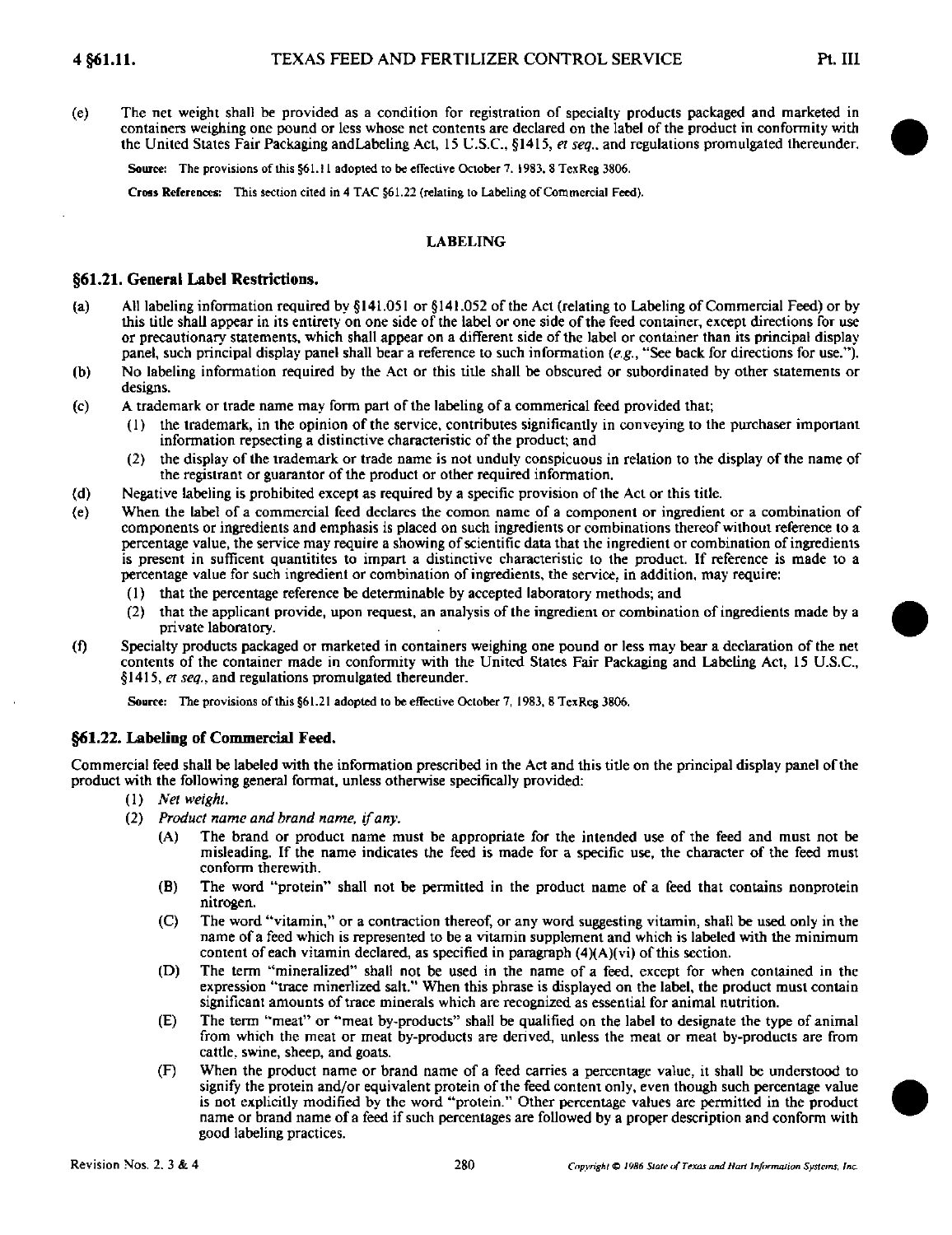- (G) Digital numbers shall not be used in the product name or brand name of a feed in such a manner as to be misleading or confusing to a consumer.
- (H) Unless otherwise specified, single ingredient feeds shall have a product name which comports with the ingredient name assigned to such product by the Association of American Feed Control Officials in its Official Publication, adopted by reference in §61.1 of this title (relating to Definitions).

(3) Drug additives, if any.

- (A) When drug additives are present in a commercial feed, the label shall include:
	- (i) the word "medicated" directly following and below the product name in type size no smaller than one-half the size of the product name;
	- (ii) the purpose of the medication (claim statement);
	- (iii) any warning or cautionary statement relating to such drug additive required by paragraph (6) of this section, or reference to where such warning or cautionary statement may be found; and
	- (iv) an active drug ingredient statement listing:
		- (I) each drug ingredient by its common or usual name; and
		- (II) the amount of each ingredient stated in terms of percent by weight, except that:
			- (-a-) antibiotics present at less than 2,000 grams per ton (total) of commercial feed shall be stated in grams per ton (total) of commercial feed shall be stated in grams per ton of commerical feed;
			- (-b-) antibiotics present at more than 2,000 grams per ton (total) of commercial feed shall be stated in grams per pound of commercial feed;
			- (-C-) labels for commercial feeds containing growth promotion and feed efficiency levels of antibiotics which are to be fed continuously as the sole ration are not required to make quantitative guarantees, except as specifically noted in the C.F.R., Title 21;
			- (-d-) the amotmt of a drug or antibiotic may be expressed in terms of milligrams per pound where the dosage given in the feeding directions is given in milligrams.
- (B) Drug additives may not be included on the label of a feed, except customer-formula feed, not registered with the service in accordance with §61.11 of this title (relating to Application for Registration).
- (4) The guaranteed analysis of the feed.
	- (A) The guaranteed analysis of the feed shall include the following items in the following order, unless exempted in accordance with subparagraph (E) of this paragraph;
		- (i) minimum percentage of crude protein;
		- (ii) percentage of equivalent protein from nonprotein nitrogen, guaranteed as follows:
			- (I) Complete feeds, supplements, and concentrates containing more than 0.5% protein fiom natural sources shall bear the following statement of guarantee: "Crude protein, minimum  $\%$  (This includes not more than  $\_\_\_\%$  equivalent protein form nonprotein nitrogen).'
			- (II) Mixed feed oncentrates and supplements containing less than 5.0% protein from natural sources may bear the following statement of guarantee: "Equivalent crude protein from nonprotein nitrogen. minimum  $\_\_\_\_$ ," nonprotein nitrogen, minimum.
			- (III) Ingredient sources of nonprotein nitrogen, such as urea, diammonium phosphate, ammonium polyphosphate solution, ammoniated rice hulls, or any other basic nonprotein nitrogen ingredient shall bear the following statement of guarantee: "Nitrogen, minimum \_\_\_\_%. Equivalent crude protein from nonprotein, minimum \_\_\_\_%."  $minum \_\_\_\_\$ %. Equivalent crude protein from nonprotein, minimum  $\_\_\_\_\$
			- (IV) Liquid feed supplements shall bear the following statement of guarantee: "Crude protein not less than (This includes not more than (This includes not more than equivalent protein from nonprotein nitrogen)."
		- (iii) minimum percentage of crude fat;
		- (iv) maximum percentage of crude fiber;
		- (v) minerals;
			- (I) Commercial feeds containing 6.5% or more mineral elements shall include a guaranteed analysis of the following minerals in the following order
				- (-a-) minimum and maximum percentage of calcium (Ca);
				- (-b-) minimum percentage of phosphorus (P);
				- (-C-) minimum and maximum percentages of salt (NaCl), if added; and
				- (-d-) such other minerals as may be required by subclause (IV) of this clause.
			- (II) Minerals, except salt, shall be guaranteed in terms of percentage of the element.
			- (III) When calcium and/or salt guarantees are given in the guaranteed analysis, such guarantees shall conform to the following.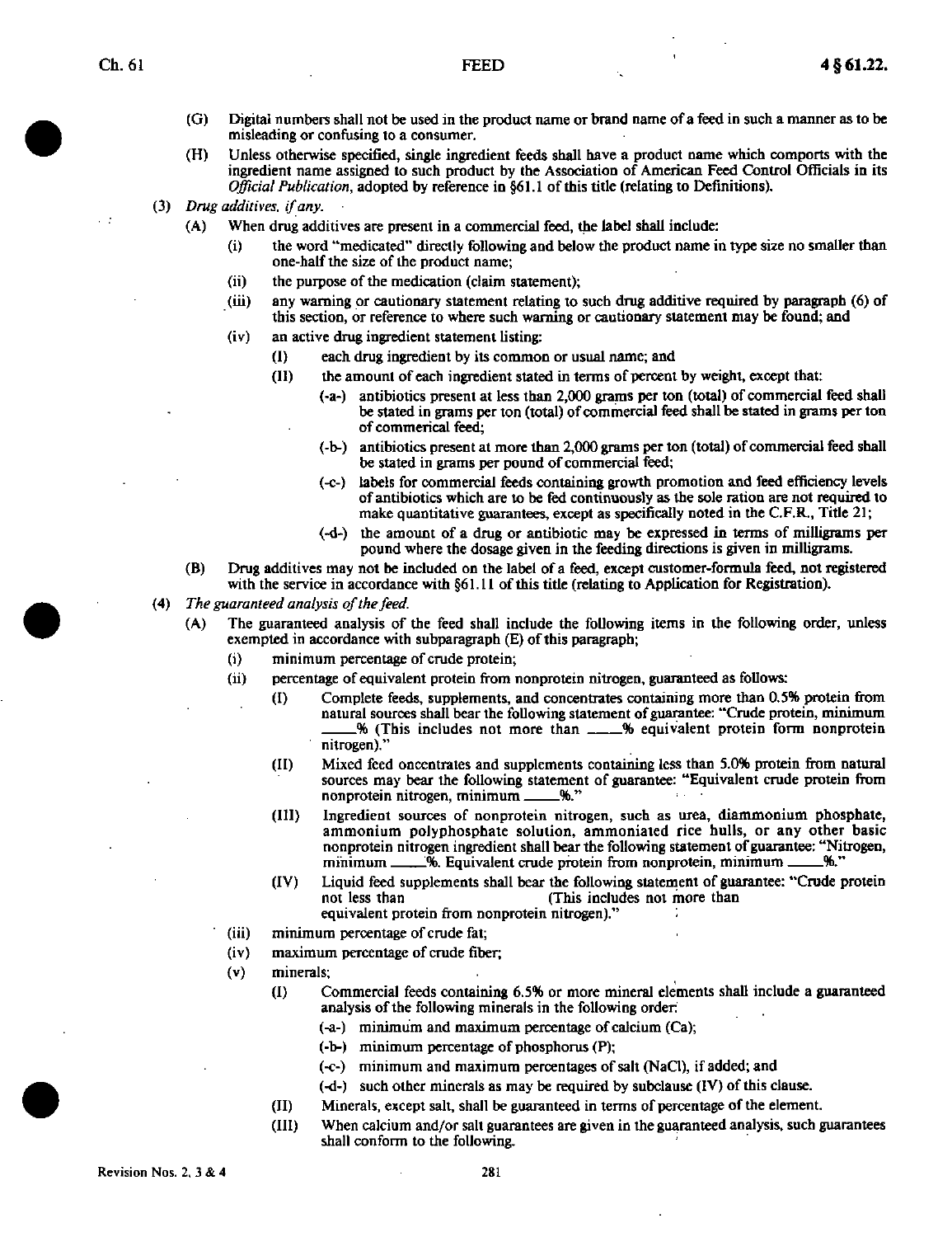- (-a-) When the minimum is 5.0% or less, the maximum shall not exceed the minimum by more than one percentage point,
- (-b-) When the minimum is above 5.0%. the maximum shall not exceed the minimum by more than 20%, and in no case shall the maximum exceed the minimum by more than five percentage points. than five percentage points.
- (IV) Naturally occurring mineral phosphatic materials for feeding purposes shall be labeled with a guaranteed analysis of the minimum and maximum percentage of calcium (when present), the minimum percentage of phosphorus, and the maximum percentage of fluorine,
- (vi) vitamins.<br>(I) G
	- (I) Guarantees for minimum vitamin content of commercial feeds and feed supplements, when made, shall be stated on the label in milligrams per pound of feed except that:
		- (-a-) vitamin A, other than precursors of vitamine A, shall be stated in International or USP Units per pound;
		- (-b-) vitamin D, in products offered for poultry feeding, shall be stated in International Chick Units per pound;
		- (-C-) vitamine D. for other uses, shall be stated in terms of International or USP Units per pound,
		- (-d-) vitamin E shall be stated in International or USP Units per pound; and
		- (-e-) oils and premixes containing Vitamin A or Vitamin D may be labeled to show vitamin content in terms of units per gram.
	- (II) Guarantees for vitamin content on the label of a commercial feed shall state the guarantees as true vitamins, not compounds, with the exception of the following compounds;
		- (-a-) pyridoxine hydricloride;
		- (-b-) choline chloride;
		- (-C-) thiamine; and
		- (-d-) d-pantothenic acid
- (vii) total sugars as invert on dried molasses products or products being sold primarily for their molasses content,
- (viii) maximum moisture content on liquid feed supplements and liquid ingredients expressed as a percentage.
- (B) The sliding scale method of expressing guarantees  $(e.g.$  "protein is 15-18%,  $\epsilon$ c.) is prohibited.
- (C) Unless otherwise provided by this section, guarantees for crude protein equivalent protein from nonprotein nitrogen, crude fat, crude fiber, and minerals will be in terms of percentage by weight.
- (D) Commerical, registered brand, or trade names are not permitted for use in a statement of guarantee, unless followed by a parenthetical statement giving the technical name of the ingredient.
- (E) Exemptions:
	- (i) Guarantees for minerals are not required when the commercial feed contains less than 6.5% mineral element and no specific label claims are made for minerals,
	- (ii) Guarantees for vitamins are not required for commercial feed which is neither formulated nor in any manner represented as a vitamin supplement,
	- (iii) Guarantees for crude protein, crude fat, and crude fiber are not required for commercial feed not intended to furnish these substances, or for feed in which these substances are of minor  $s$  interests to the primary purpose of the product  $(s_{\alpha})$ , drug premixes, minerals or vitaming supplements, or molasses).<br>Liquid ingredients need not be guaranteed to show maximum moisture content when moisture is
	- $(iv)$ the difference between the guaranteed element and 100% or when, the moisture content of the ingredient is less than 20%.
- $\eta$ ingredient is less than 20%  $\eta$ 
	- (A) The feed ingredients statement for a commercial feed shall include the name of each ingredient in the feed or the collective term for each grouping of feed ingredients contained in the feed, unless exempted under subparagraph  $(K)$  of this paragraph.
	- $(B)$ The name of each ingredient or grouping of ingredients listed shall be the:
		- (i) official term for the ingredient or grouping of ingredients adopted by the Association of American (i) official term for the ingredient of  $\mathcal{U}$  is  $\mathcal{U}$  of  $\mathcal{U}$  in  $\mathcal{U}$  is  $\mathcal{U}$  is  $\mathcal{U}$  in  $\mathcal{U}$  is  $\mathcal{U}$  is  $\mathcal{U}$  is  $\mathcal{U}$  is  $\mathcal{U}$  is  $\mathcal{U}$  is  $\mathcal{U}$  is  $\mathcal{U}$  is  $\mathcal{U}$  is recentrol of the control of the Cylicial Publication, adopted by reference in §61.1 of this title
		- $\mu$  cannot to Definitions); (ii) the common or usual name for the ingredient: or
		- (iii) a name approved by the service.
	- $(C)$   $\forall$  when a collective term for a group of ingredients is used on the label of a feed.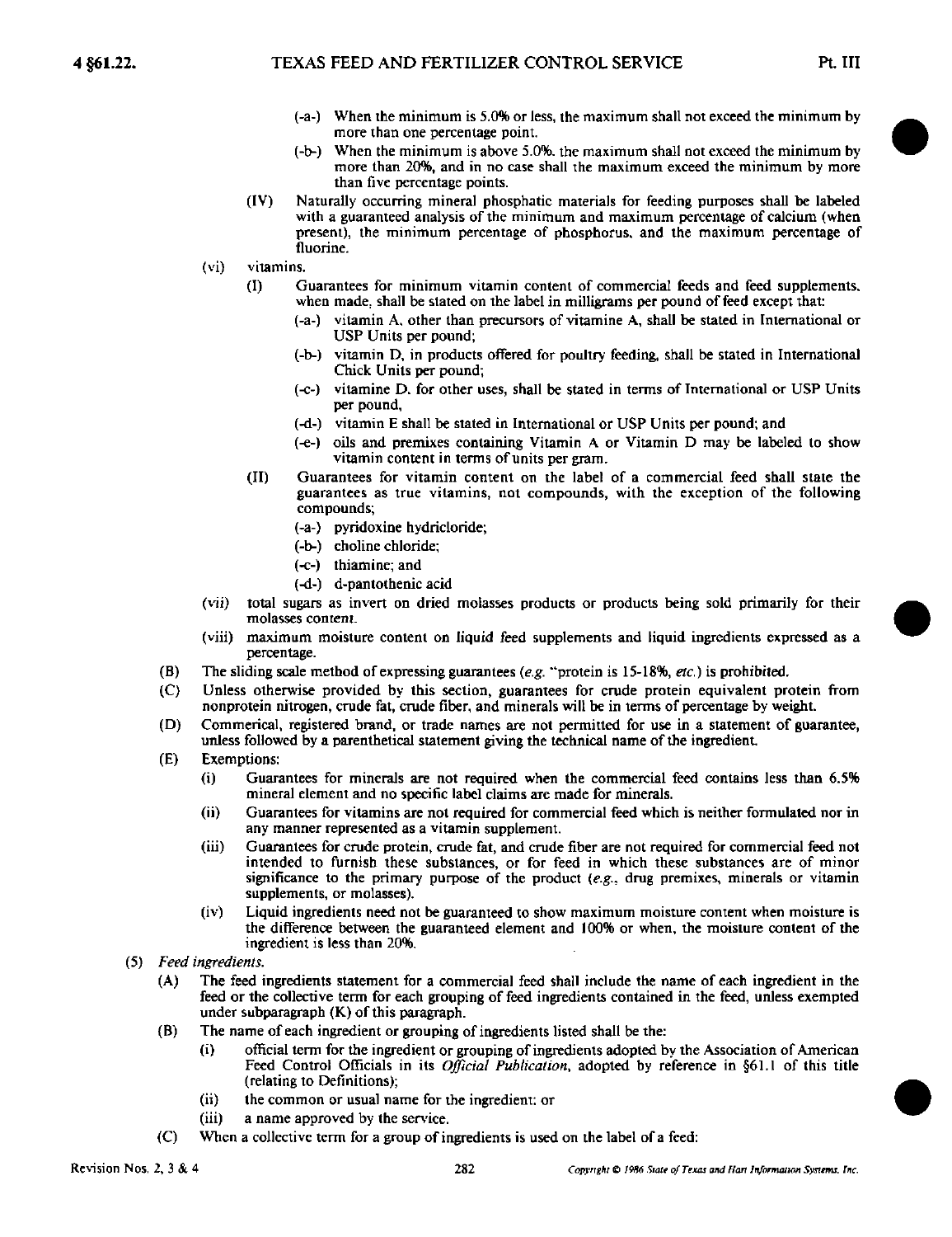- (i) individual ingredients within that group shall not be listed on the label; and  $(i)$  the service may require the manufacturer to provide a listing of the individual
- the service may require the manufacturer to provide a listing of the individual ingredients within the group that are or have been used in the product as distributed in this state.
- (D) Tentative definitions for feed ingredients shall not be used until adopted as an official definition by the Association of American Feed Control Officials, unless no official definition exists or the ingredient has a commonly accepted name that requires no definition {e.g., sugar).
- (E) No declaration of vitamin content shall appear in the ingredient statement or any other part of the label of a proprietary feed except in accordance with paragraph (4)(A)(vi) of this section.
- (F) The names of all ingredients must be in letters or type of the same size as that of the guaranteed analysis and must be of a size easily read by the average person under ordinary conditions.
- (G) The sources of vitamins shall be stated in the ingredients statement.
- (H) No reference to quality or grade or an ingredients statement.
- (I) The term "dehydrated" may precede the name of any product that has been artificially dried.
- (J) When the term "iodized" is used in connection with a feed ingredient, the ingredient shall contain not less than 0.007% iodine, uniformly distributed.
- (K) Exemptions.<br>(i) Carrie
	- Carrier ingredients in products used solely as drug and vitamin premixes need ot be named in the ingredients statement if:
		- (I) any changes in the carrier will not affect the purposes of the product; and
		- $(II)$  the carrier ingredient is recognized by the service as being safe.
	- (ii) Single ingredient feeds are not required to have an ingredient statement.
- (6) Directions for use and cautionary statements.
	- (A) All feeds containing additives (including drugs, special purpose additives, or nonnutritive additives) shall have included on their label directions for use and cautionary statements which shall:
		- (i) be adequate to enable safe and effective use of the product for its intended purposes by users with no special knowledge of the purposes and use of such articles; and
		- $(i)$  include, but not limited to, all information prescribed by the C.F.R., Title 21.
	- (B) . All feeds supplying particular dietary needs or for supplementing or fortifying the diet or ration with any vitamin, mineral, or other dietary nutrient or compound shall have included on their label adequate directions for use and any cautionary statement necessary for their safe and effective use.
	- (C) Feeds containing urea or other nonprotein nitrogen products.
		- (i) All feeds containing urea or other nonprotein nitrogen products shall have incuded on their label:
			- (I) the parenthetical statement: "(For Ruminants Only)" printed directly below the brand or product name for the feed; and
			- (II) if the equivalent protein firom nonprotein nitrogen in the feed exceeds one-third of the total crude protein, or more than 8.75% of the equivalent protein is from nonprotein nitrogen, the statement "Warning (or "Caution"): Use as Directed" followed by adequate directions for the safe use of hte feed.
		- (it) All directions for use required by this subparagraph shall be printed in a size of type such as render it likely that the directions will be read and understood by ordinary persons under customary conditions of purchase and use.
		- (iii) This subparagraph shall apply to all invoiced, labeled customer-formula, and registered brand labeled feeds.
		- (iv) Feeds, such as medicated feeds, which are required to be labeled with adequate feeding directions and cautionary statements on their labels if such statements as are otherwise required are sufficient to ensure the safe and effective use of the product due to the presence of nonprotein nitrogen.
	- (D) Flourine bearing phosphateic materials shall have included on their label the statement: "Caution—Mix at the rate to not raise the fluourine content in a total ration (exclusive of roughage) above the following levels:
		- 0.004% 0.009% 0.006% 0.001% 0.015% 0.003% for breeding and dairy cattle; for slaughter cattle; for sheep; for lambs; for swine; and for poultry."
- (7) Name and principal mailing address of the manufacturer or person responsible for distributing the feed.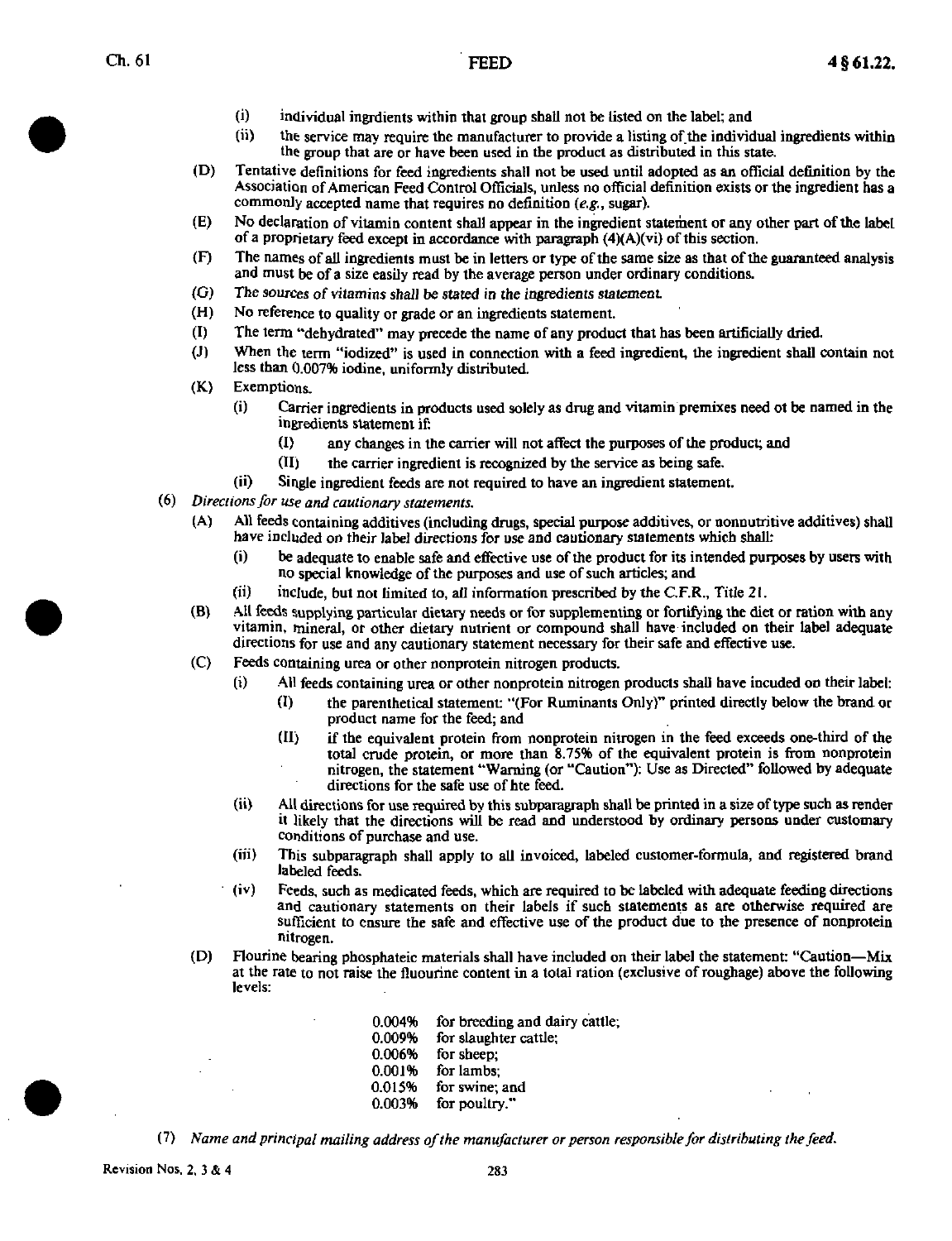- (A) The principal mailing address shall include the street address, city, state, and zip code; provided, however, that the street address may be omitted if the address is listed in a current city directory or telephone directory.
- (B) The labeling may bear the name of the purchaser as well as the manufacturer, provided the product is for in-plant use and not for resale.
- (C) The labeling may bear the name of the distributor as well as the manufacturer, provided that the guarantor of the product is specifically stated.

Source: The provisions of this §61.22 adopted to be effective October 7, 1983, 8 TexReg 3806.

Cross References: This section cited in 4 T.AC §61.23 (relating to Labeling of Customer-Fonnula Feed).

## §61.23. Labeling of Customer-Formula Feed.

- (a) If a customer-formula feed is identified by label under  $\S 141.053(a)$  of the Act (relating to Labeling of Customer-Formula Feed), the label, in addition to the requirements of that section, shall bear the following information:
	- (1) If the feed contains drug additives, the label shall include:
		- $(A)$  the purpose of the medication:
		- (B) any directions for use or cautionary statements required by §61.22(6) of this title (relating to Labeling of Commercial Feed); and
		- (C) any active drug ingredient statement required by  $\S61.22(3)(A)(iv)$  of this title (relating to Labeling of Commercial Feed).
	- (2) If the feed is derived from a registered feed that has been altered, the label shall include:
		- (A) the label of the registered feed from which the product was derived; and
		- (B) a listing of the deleted, added, or substituted ingredients and their guaranteed analysis.
- (b) If a customer-formula feed is identified by label under §141.053(b) of the Act (relating to Labeling of Customer-Formula Feed), the following shall apply:
	- (1) This alternate method oflabeling customer-formula feed shall be accompanied by use of forms prescribed by the service and signed by both the seller and the purchaser.
	- (2) The original of the form shall, within five days of the transaction, be sent to the Texas Feed and Fertilizer Control Service, P.O. Box 3160, College Station, Texas 77841.
	- (3) The duplicate of the form shall give to the purchaser simultaneously with the invoice covering the first transaction involving the feed. Any invoices covering subsequent transactions involving the feed shall reference the form. A copy of the form shall be retained by the seller.

Source: The provisions of this §61.23 adopted to be effective October 7, 1983, 8 TexReg 3806.

#### INSPECTION FEE

#### §61.31. Assessment.

- (a) The inspection fee shall be calculated and reported on the basis of 2,000 pounds per ton.
- (b) Any change regarding inspection fees may be assessed preceding each quarter of the year.
- (c) When the inspection fee is reduced or increased, the manufacturer and other interested persons will be notified 30 days prior to the effective date of the change.
- (d) The flat rate inspection fee applies to those registered products packaged only in containers weighing five pounds or less. It does not apply to individual products distributed both in containers of five pounds or less and larger container sizes.

Source: The provisions of this §61.31 adopted to be effective October 7, 1983. 8 TexReg 3806.

#### INSPECTION, SAMPLING, AND ANALYSIS

#### §61.41. Sampling and Analytical Procedures.

| diameter a                     | open and the computation of the control of the control of the control of the control of the control of the control of the control of the control of the control of the control of the control of the control of the control of |  |  |
|--------------------------------|--------------------------------------------------------------------------------------------------------------------------------------------------------------------------------------------------------------------------------|--|--|
| <b>College Advised Service</b> | the contract of the state of the contract of the property and the contract of the contract of                                                                                                                                  |  |  |
|                                | and the basis of the first security of the first product of the South Principal and the product of                                                                                                                             |  |  |

Source: The provisions of this §61.41 adopted to be effective October 7, 1983, 8 TexReg 3806.

Cross References: This section cited in 4 TAC §61.43 (relating to Cottonseed Screenings: Sampling, Analysis, and Labeling).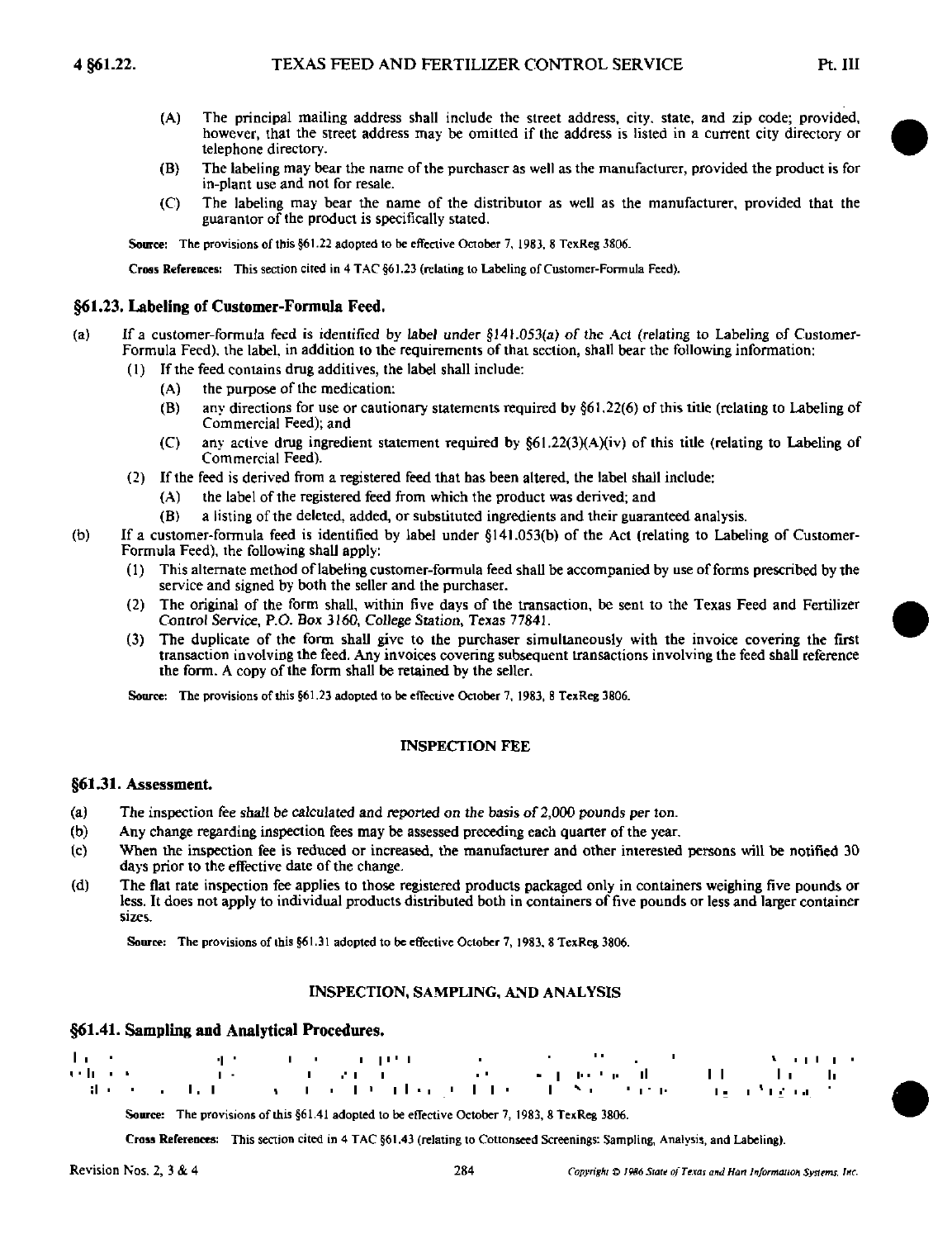## §61.42. Analysis of Customer-Fonnula Feed.

To measure the quality of customer-formula feed, a chemical analysis will be performed based on computation using the average analysis of ingredients used. When a premix, supplement, or concentrate is used as one of the ingredients, the analysis on its label will be used for computation.

Source: The provisions of this §61.42 adopted to be effective October 7, 1983, 8 TexReg 3806.

#### §61.43. Cottonseed Screenings: Sampling, Analysis, and Labeling

(a) Notwithstanding the provisions of §61.41 of this title (relating to Sampling and Analytical Procedures), when samples of cottonseed screenings are to be obtained, for purposes of uniformity such samples shall be taken firom the shipping vehicle after loadout by probing vertically into the lot. The sample shall be obtained utilizing the Missouri D tube, a double tube open-sleeve trier, or the 552 grain probe, a double tube compartment trier. Other sampling devices may be used if previously approved by the Office of the Texas State Chemist, Feed and Fertilizer Control Service. Specifications for the two triers are as follows:

| <b>Type</b>                           |             |           |           | <b>Compartments</b> |           |
|---------------------------------------|-------------|-----------|-----------|---------------------|-----------|
|                                       | Length, in. | o.d., in. | i.d., in. | <u>No.</u>          | Size, in. |
| Missouri D'<br>552 Grain <sup>2</sup> | 52          | ч.        |           |                     | 45<br>3½  |
|                                       | 63          | м         | 11⁄8      |                     |           |

- (1) Available from Boyd Tool and Die Company, 917 Maple Street, West Des Moines, Iowa 50265.
- (2) Available from Seedboro Equipment Co., 1022 West Jackson Boulevard, Chicago, Illinois 60607.
- (b) To obtain a proper sample with the Missouri D tube, the probe is inserted into the lot in the open position, closed, then withdrawn. The 552 compartmented trier, when employed, is inserted to the desired depth in the closed position, opened, filled, closed, and withdrawn,
- (c) Fifteen probes shall be acquired, following either of the random probe patterns shown in the following illustration.
- (d) The probes shall be composited to form the sample. The entire sample shall be ground to pass a sieve with a 1 millimeter diameter (1/25 inch) and mixed thoroughly prior to obtaining an aliquot for analysis. The sample shall be analyzed for the following components using the indicated methods, which were adopted in the Official Methods of Analysis of the Association of Official Analytical Chemists, 14th Edition (1984), or these methods as amended in subsequent editions of this reference; that is: Crude protein—Method 7.015 (Kjeldahl); Crude fat—Method 7.061; and Crude fiber—either Method 7.066 or 7.071; and no other.
- (e) Cottonseed screenings shall be sampled for analysis from time to lime by the Feed and Fertilizer Control Service in such manner as to verify the compositional range of this by product. The compositional information shall be made available in the annual report on commercial feeds published by the Feed and Fertilizer Control Service.
- (f) .At the time of introduction into commerce and thereafter, such by product shall be labeled "Cottonseed Screenings." The label shall affinnatively state that the product was obtained in the normal and regular course of commercial delinting and processing of cottonseed for planting purposes, and has been subsequently handled so as not to adversely affect its content. Required label guarantees relating to nutrient analysis of cottonseed screenings may conform with the compositional information generated by the Feed and Fertilizer Control Service, provided that the label shall be expressed in the format described under the Act, §141.051 (a).

Source: The provisions of this §61.43 adopted to be efective May 29, 1986, 11 TexReg 2310.

#### PENALTIES

#### §61.61. Poisonous or Deleterious Substances.

- (a) Poisonous or deleterious substances include, but are not limtied to, the following:
	- (1) fluorine and any mineral or mineral mixture which is to be used directly for the feeding of domestic animals and in which the fluorine exceeds 0.20% for breeding and dairy cattle; 0.30% for slaughter cattle; 0.30% for sheep; 0.35% for lambs; 0.45% for swine; and 0.60% for poultry;
	- (2) fluorine-bearing ingredients when used in such amounts that they raise the fluorine content of the total ration (exclusive of roughage) above the following amounts:

| for breeding and dairy cattle; |
|--------------------------------|
| for slaugher cattle;           |
| for sheep;                     |
| for lambs:                     |
| for swine; and                 |
| for poultry.                   |
|                                |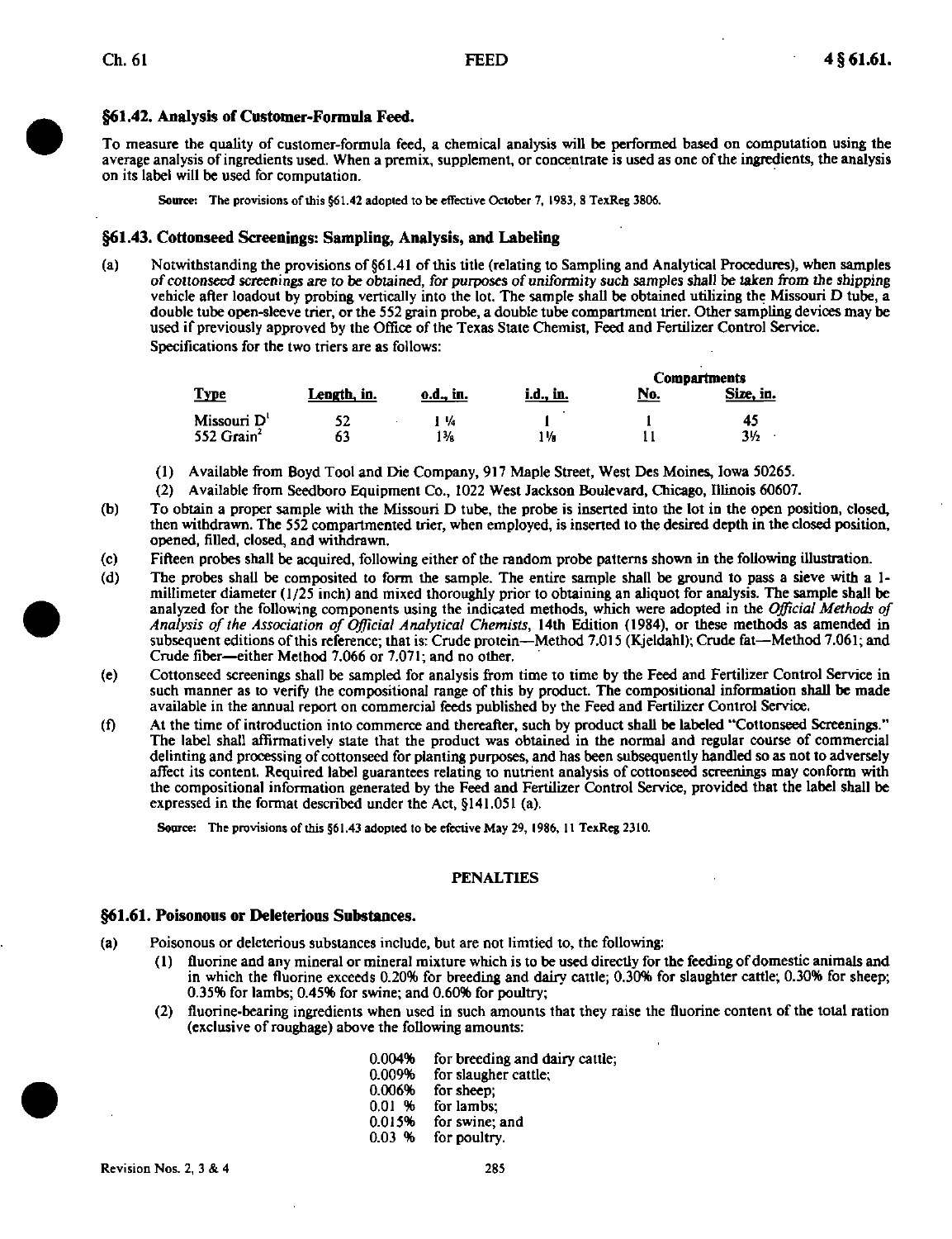- (3) soybean meal, flakes, or pellets or other vegetable meals, flakes, or pellets which have been extracted with trichlorethylene or other chlorinated solvents;
- (4) sulfur dioxide, sulfurous acid, and salts of sulfurous acid when used in or on feeds or feed ingredients which are considered or reported to be a significant source of vitamin  $B<sub>1</sub>$  (thiamine); and
- (5) artificial color that has not been cleared for safety for use in feeds. Evidence of safety must include a clearance for use of these color additives under the provisions of the Federal Food, Drug, and Cosmetic Act. No artifical color material shall be used to enhance the natural color of the feed or feed ingredient whereby inferiority would be concealed.
- (b) Urea and other nonprotein nitrogen products defined by the Association of American Feed Control Officials are acceptable ingredients in proprietary cattle, sheep, and goat feeds only, provided the parenthetical statement ("For ruminants only") is printed on the label directly below the brand or product name on all feeds. These materials shall be considered adulterants in proprietary feeds for other animals and birds.
- (c) All screenings or by-products of grains and seeds containing weed seeds, when used in commercial feed for sold as such to the ultimate consumer, shall be ground fine enough or otherwise treated to destroy the viability of such weed seeds so that the finished product contains no viable prohibited noxious weed seeds and not more than 50 viable restricted weed seeds per pound, and not more than 100 of other weed seeds per pound.

Soarce: The provisons of this §61.61 adopted to be effective October 7, 1983, 8 TexReg 3806.

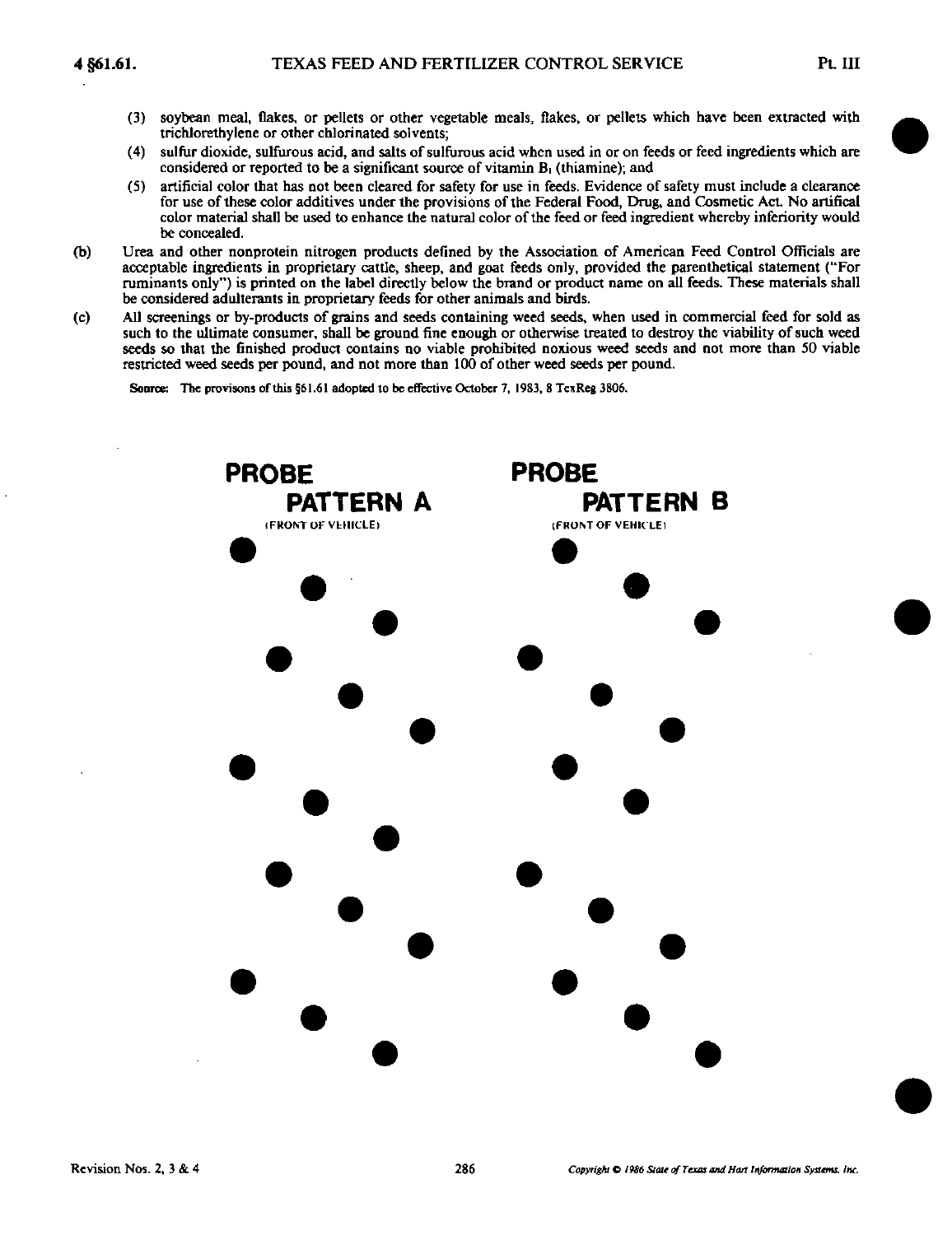# CHAPTER 63. PET FOOD

 $\sim$ 

 $\ddot{\phantom{a}}$ 

 $\overline{\phantom{a}}$ 

 $\ddot{\phantom{a}}$ 

 $\ddot{\phantom{a}}$ 

| Section No. | <b>Section Name</b>              |
|-------------|----------------------------------|
| 63.1.       | Definitions.                     |
| 63.2.       | Label Format and Labeling.       |
| 63.3.       | Brand and Product Names.         |
| 63.4.       | <b>Expression of Guarantees.</b> |
| 63.5.       | Ingredients.                     |
| 63.6.       | Directions For Use.              |
| 63.7.       | Drugs and Pet Food Additives.    |
|             |                                  |

 $\bar{z}$ 

 $\mathcal{L}$ 

 $\mathbf{r}$ 

J.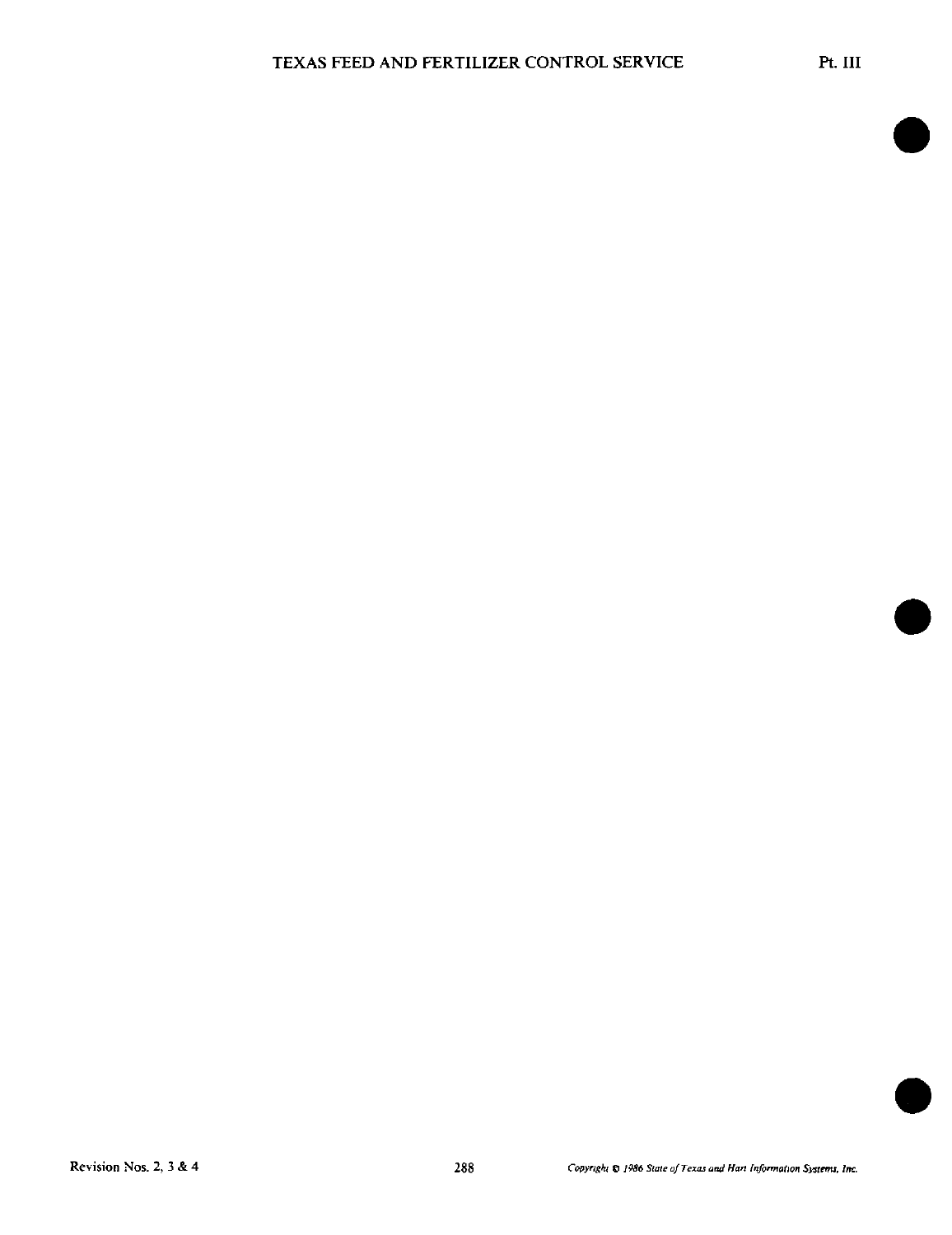## §63.1. Definitions.

The following words and terms, when used in this chapter, shall have the following meanings, unless the context clearly indicates otherwise.

Information panel—Information panel as defined by 21 C.F.R. §501.1.

National Research Council—The National Research Council of the National Academy of Sciences.

Principal display panel—Principal display panel as defined by 21 C.F.R. §501.2.

Service—Texas Feed and Fertilizer Control Service.

Source: The provisions of this §63.1 adopted to be effective January 1, 1976.

## §63.2, Label Format and Labeling.

- (a) The statement of net content and product name must be shown on the principal display panel. All other required information may be placed elsewhere on the label but shall be sufficiently conspicuous as to render it easily read by the average purchaser under ordinary conditions of purchase and sale.
- (b) The declaration of the net content shall be made in conformity with the United States Fair Packaging and Labeling Act, 15 U.S.C. §1451, et seq., and the regulations promulgated thereunder.
- $(c)$  The information which is required to appear in the "guaranteed analysis" shall be listed in the following order.
	- (1) crude protein (minimum amount);
	- (2) crude fat (minimum amount);
	- (3) crude fiber (maximum amount);
	- (4) moisture (maximum amount);
	- (5) additional guarantees shall follow moisture.
- (d) The label of a pet food shall specify the name and address of the manufacturer, packer, or distributor of the pet food. The statement of the place of business should include the street address, if any, of such place unless such street address is shown in a current city directory or telephone directory.
- (e) If a person manu&ctiu^rs, packages, or distributes a pet food in a place other than his principal place of business, the label may state the principal place of business in lieu of the actual place where each package of such pet food was manufactured or packaged or is to be distributed, if such statement is not misleading in any particular.
- (f) A vignette, graphic, or pictorial representation of a product on a pet food label shall not misrepresent the contents of the package.
- (g) The use of the word "proven" in connection with label claims for a pet food is improper unless scientific or other empirical evidence establishing the claim represented as "proven" is available.
- (h) No statement shall appear upon the label of a pet food which makes false or misleading comparisons between that pet food and any other pet food.
- (i) Personal or commercial endorsements are permitted on pet food labels where said endorsements are factual and not otherwise misleading.
- (i) When a pet food is enclosed in an outer container or wrapper which is intended for retail sale, aU required label information must appear on such outside wrapper or container unless all of the required label information is readily legible through apertures or transparencies in such outside container or wrapper,
- (k) The word "dog food," "cat food," or similar designations must appear conspicuously upon the principal display
- The label of a pet food shall not contain an unqualified representation or claim, directly or indirectly, that the pet food (1) The label of a pet food shall not contain an unqualified representation or claim, directly or indirectly, that the pet food balanced ration for dogs or cats unless such product or feeding:
	- (1) contains ingredients in quantities sufficient to provide the estimated nutrient requirements for all stages of the life of a dog or cat, as the case may be, which have been established by a recognized authority on animal nutrition, such as the Committee on Animal Nutrition of the National Research Council, provided however, that to the extent that the product's ingredients provide nutrients in amounts which substantially deviate from those nutrient requirements estimated by such a recognized authority on animal nutrition, or in the event that no estimation has been made by a recognized authority on animal nutrition of the requirements of animals for no estimation has been made by a recognized authority on animal nutrition of the requirements of more have been<br>Ana or more stocks of soid animals' lives the needvot's represented capabilities in this regard must have been one or more stages of said animals\* Uves, the product's represented capabilities in this regard must have been demonstrated by adequate testing; or
	- (2) contains a combination of ingredients which when fed to a normal animal as the only source of nourishment will provide satisfactorily for fertility of females, gestation and lactation, normal growth from weaning to maturity without supplementary feeding, and will maintain the normal weight of an adult animal whether working or at rest and has its capabilities in this regard demonstrated by adequate testing.
- $(m)$  Labels for products which are compounded for or which are suitable for only a limited purpose  $(i.e., a product)$ designed for the feeding of puppies) may contain representations that said pet food product or recommended feeding thereof, is or meets the requisites of a complete, perfect, scientific, or balances ration for dogs or cats only: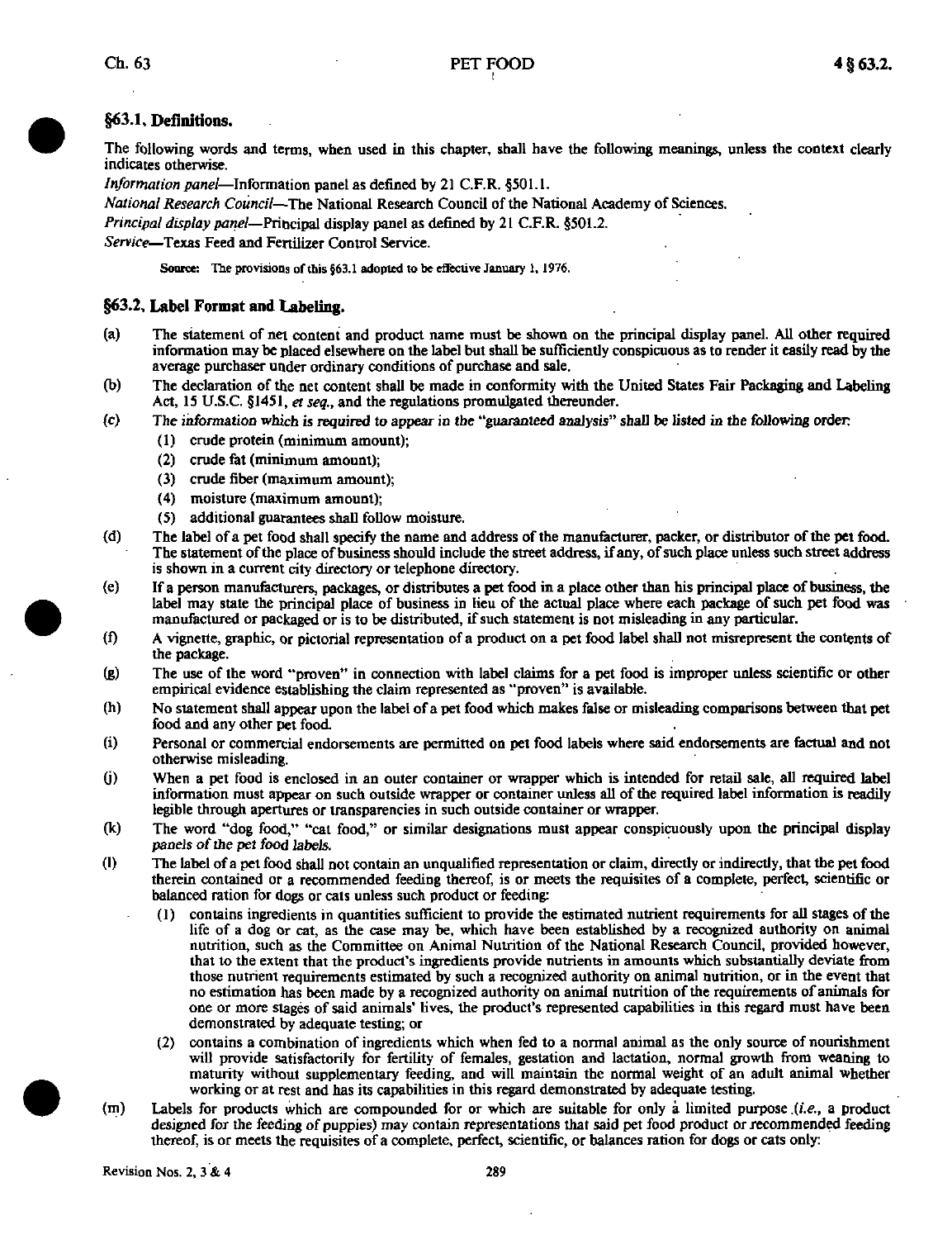- (1) in conjunction with a statement of the limited purpose for which the product is intended or suitable (as, for example, in the statement "a complete food for puppies"). Such representations and such required qualifications therefor shall be juxtaposed on the same panel and in the same size, style and color print; and
- (2) such qualified representations may appear on pet food labels only if:
	- (A) the pet food contains ingredients in quantities sufficient to satisfy the estimated nutrient requirements established by a recognized authority on animal nutrition, such as the Committee on Animal Nutrition of the National Research Council for such limited or qualified purpose; or
	- (B) the pet food product contains a combination of ingredients which when fed for such limited purpose will satisfy the nutrient requirements for such limited purpose and has had its capabilities in this regard demonstrated by adequate testing.
- (n) Except as specified by §63.3(a) of this title (relating to Brand and Product Names), the name of any ingredient which appears on the label other than in the product name shall not be given undue emphasis so as to create the impression that such an ingredient is present in the product in a larger amount than is the fact, and if the names of more than one such ingredient are shown, they shall appear in the order of their respective predominance by weight in the product.
- (o) The label of a dog or cat food, other than one prominently identified as a snack or treat as part of the designation required upon the principal display panel under subsection (k) of this section, shall bear, on either the principal display panel or the information panel, in type of a size reasonably related to the largest type on the panel, a statement of the nutritional adequacy or purpose of the product. Such statement shall consist of one of the following:
	- (1) a claim that the pet food meets or exceeds the requirements of one or more of the recognized categories of nutritional adequacy: gestation, lactation, growth, maintenance, and complete for all life stages, as those categories are set forth in subsections (I) and (m) of this section;
	- (2) a nutrition or dietary claim for purposes other than those listed in subsections (I) and (m) of this section if the claim is scientifically substantiated;
	- (3) the statement; "Use only as directed by your veterinarian," if it is a dietary animal food product intended for use by, or under the supervision or direction of, a veterinarian;
	- (4) the statement: "This product is intended for intermittent or supplemental feeding only," if a product does not meet either the requirements of subsections (I) or (m) or any other special nutritional or dietary need and so is suitable only for limited, intermittent, or supplementary feeding.

Source: The provisions of this §63.2 adopted to be effective January- 1, 1976.

#### §63.3. Brand and Product Names.

- (a) No flavor designation shall be used on a pet food label unless the designated flavor is detectable by a recognized test method, or is one the presence of which provides a characteristic distinguishable by the pet. Any flavor designation on a pet food label must either conform to the name of its source as shown in the ingredients statement, or the ingredients statement shall show the source of the flavor. The word flavor shall be printed in the same size type and with an equal degree of conspicuousness as the ingredient term(s) from which the flavor designation is derived. Distributors of pet food employing such flavor designation or claims on the label of a product distributed by them shall, upon request, supply verification of the designated or claimed flavor to the service.
- (b) The designation "100%" or "all" or words of similar connotation shall not be used in the brand or product name of a pet food if it contains more than one ingredient. However, for the purpose of this provision, water sufficient for processing, required decharacterizing agents and trace amounts of preservatives and condiments shall not be considered ingredients.
- (c) The term "meat" and "meat by-products" shall be qualified to designate the animal from which the meat and meat by-products are derived unless the meat and meat by-products are from cattle, swine, sheep, and goats. For example, "horsemeat" and "horsemeat by-products."
- (d) The name of the pet food shall not be derived from one or more ingredients of a mixture of a pet food product unless all components or ingredients are included in the name except as specified by subsections (a), (e), or (f) of this section; provided, that the name of an ingredient or combination of ingredients may be used as part of the product name if;
	- (1) the ingredient or combination of ingredients is present in sufficient quantity to impart a distinctive characteristic to the product or is present in amounts which have a material bearing upon the price of the product or upon acceptance of the product by the purchaser thereof;
	- (2) it does not constitute a representation that the ingredient or combination of ingredients is present to the exclusion of other ingredients; or
	- (3) it is not otherwise false or misleading.
- (e) When an ingredient or a combination of ingredients derived from animals, poultry, or fish constitutes 95% or more of the total weight of all ingredients of a pet food mixture, the name or names of such ingredient(s) may form a part of the product name of the pet food; provided, that where more than one ingredient is part of such product name, then all such ingredient names shall be in the same size, style, and color print. For the purpose of this provision, water sufficient for processing shall be excluded when calculating the percentage of the named ingredient(s); however, such named ingrcdient(s) shall constitute at lease 70% of the total product.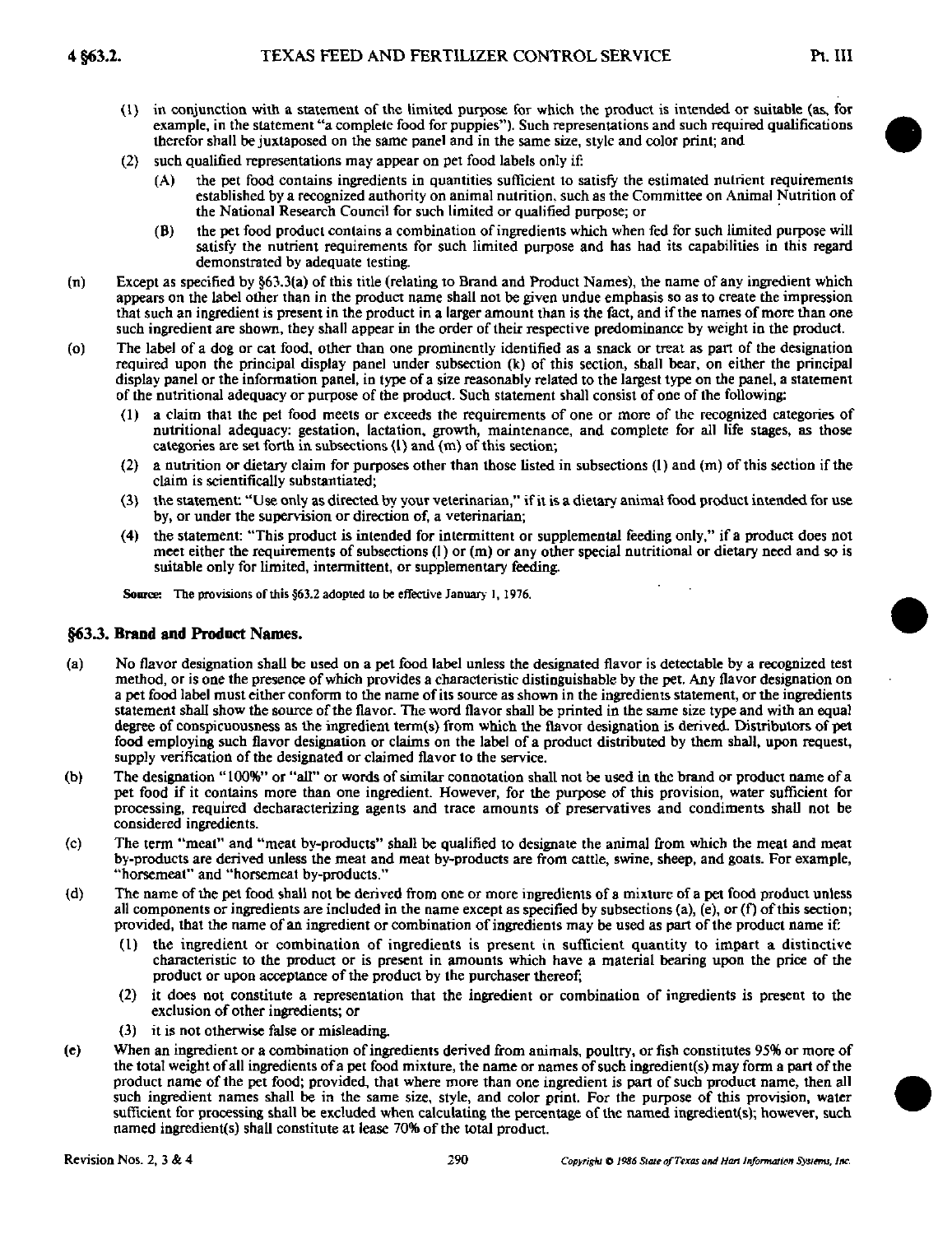- $(f)$  When an ingredient or a combination of ingredients derived from animals, poultry or fish constitutes at least 25% but less than 95% of the total weight of all ingredients of a pet food mixture the name or names of such ingredient(s) may form a part of the product name of the pet food only if the product name also includes a primary descriptive term such as "meatballs" or "fishcakes" so that the product name describes the contents of the product in accordance with an established law, custom or usage or so that the product name is not misleading. All such ingredient names and primary descriptive terms shall be in the same size, style, and color print. For the purpose of this provision, water sufficient for processing shall be excluded when calculating the percentage of the named ingredient(s). However, such named ingredient(s) shall constitute at least 10% of the total product
- (g) Contractions or coined names referring to ingredients shall not be used in the brand name of a pet food unless it is in compliance with subsections (a), (d), (e), or  $(f)$  of this section.
	- Cross References: This section cited in 4 TAC §63.2 (relating to Label Format and Labeling).

Source: The provisions of this \$63.3 adopted to be effective January 1, 1976.

#### §63.4. Expression of Guarantees.

- (a) The sliding scale method of expressing a guaranteed analysis (for example, "protein 15-18%") is prohibited,
- (b) The label of a pet food which is formulated as and represented to be a mineral additive supplement shall include in the guaranteed analysis the minimum and maximum percentages of calcium, the minimum percentage of phosphorus, and the minimum and maximum percentages of salt. The minimum content of all other essential nutrient elements recognized by the National Research Council from sources declared in the ingredients statement shall be expressed as the element in units of measurement established by a recognized authority on animal nutrition such as the National Research Council.
- (c) The label of pet food which is formulated as and represented to be a vitamin supplement, shall include a guarantee of the minimum content of each vitamin declared in the ingredients statement Such guarantees shall be stated in units of measurements estabUshed by a recognized authority on animal nutrition such as the National Research Coimcil.
- (d) The vitamin potency of pet food products distributed in containers smaller than one pound may be guaranteed in approved units per ounce.
- (e) If the label of a pet food does not represent the pet food to be either a vitamin or a mineral supplement, but does include a table of comparision of a typical analysis of the vitamin, mineral, or nutrient content of the pet food with levels recommended by a recognized animal nutrition authority, such comparision may be stated in the units of measurement used by the recognized authority on animal nutrition such as the National Research Coimcil. The statement in a table of comparision of the vitamin, mineral, or nutrient content shall constitute a guarantee, but need not be repeated in the guaranteed analysis. Such table of comparison may appear on the label separate and apart from the guaranteed analysis.

Source: The provisions of this §63.4 adopted to be effective January 1, 1976.

#### §63.5. Ingredients.

- (a) The maximum moisture in all pet foods shall be guaranteed and shall not exceed 78% or the natural moisture content of the constituent ingredients of the product, whichever is greater. Pet foods such as those consisting principally of stew, gravy, sauce, broth, juice or a nulk replacer which are so labeled, may contain moisure in excess of 78%.
- (b) Each ingredient of the pet food shall be listed in the ingredient statement, and names of aU ingredients in the ingredient statement must be shown in letters or type of the same size. The failure to list the ingredients of a pet food in descending order by their predominance by weight in nonquantitative terms may be misleading. Any ingredient for which the Association of American Feed Control Officials has established a name and definition shall be identified by the name so established. Any ingredient for which no name and definition has been so established shall be identified by the common or usual name of the ingredient. Brand or trade names shall not be used in the ingredient statement
- (c) The term "dehydrated" may precede the name of any ingredient in the ingredient list that has been artificially dried.
- (d) No reference to quality or grade of an ingredient shall appear in the ingredient statement of a pet food.
- (e) A reference to the quality, nature, form, or other attribute of an ingredient shaU not be made unless such designation is accurate and unless the ingredient imparts a distinctive characteristic to the pet food because it possesses that attribute.

Source: The provisions of this §63.5 adopted to be effective January 1, 1976.

## §63.6. Directions For Use.

The label of a pet food product which is suitable only for intermittent or supplemental feeding or for some other limited purpose shall:

(I) bear a clear and conspicuous disclosure to that effect; or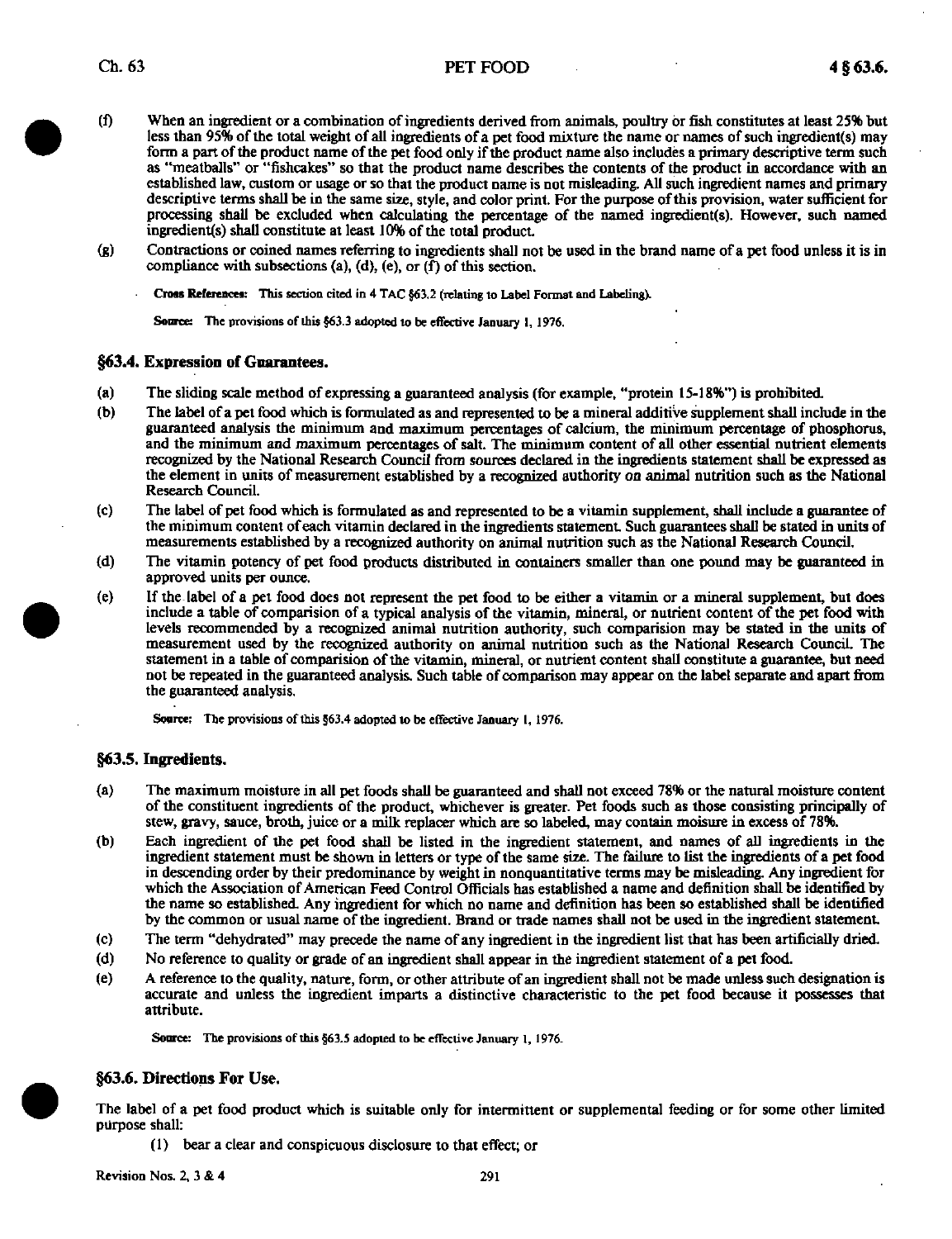(2) contain specific feeding directions which clearly state that the product should be used only in conjunction with other foods.

Source: The provisions of this §63.6 adopted to be effective January 1, 1976.

## §63.7. Drugs and Pet Food Additives.

- (a) An artificial color may be used in a pet food only if it has been shown to be harmless to pets. The permanent or provisional listing of an artificial color in the United States Food and Drug Regulations as safe for use, together with the conditions, limitations, and tolerances, if any, incorporated therein, shall be deemed to be satisfactory evidence that the color is, when used pursuant to such regulations, harmless to pets.
- (b) Prior to approval of a registration application andapproval of a label for pet food, which contains additives, (including drugs, other special purpose additives, or nonnutritive additives) the distributor may be required to submit evidence to prove the safety and efficacy of the pet food, when used according to directions furnished on the label. Satisfactory evidence of the safety and efficacy of a pet food may be:
	- (1) when the pet food contains such additives, the use of which conforms to the requirements of the applicable regulation in the C.F.R., Title 21, or which are "prior sanctioned" or "generally recognized as safe" for such use; or
	- (2) when the pet food itself is a drug and is generaUy recognized as safe and effective for label use or is marketed subject to an application approved by the Food and Drug Administration under 21 U.S.C. §355 or 357.
- (c) The medicated labeling format recommended by Association of American Feed Control Officials shall be used to assure that adequate labeling is provided.

Source: The provisions of this §63.7 adopted to be effective January 1, 1976.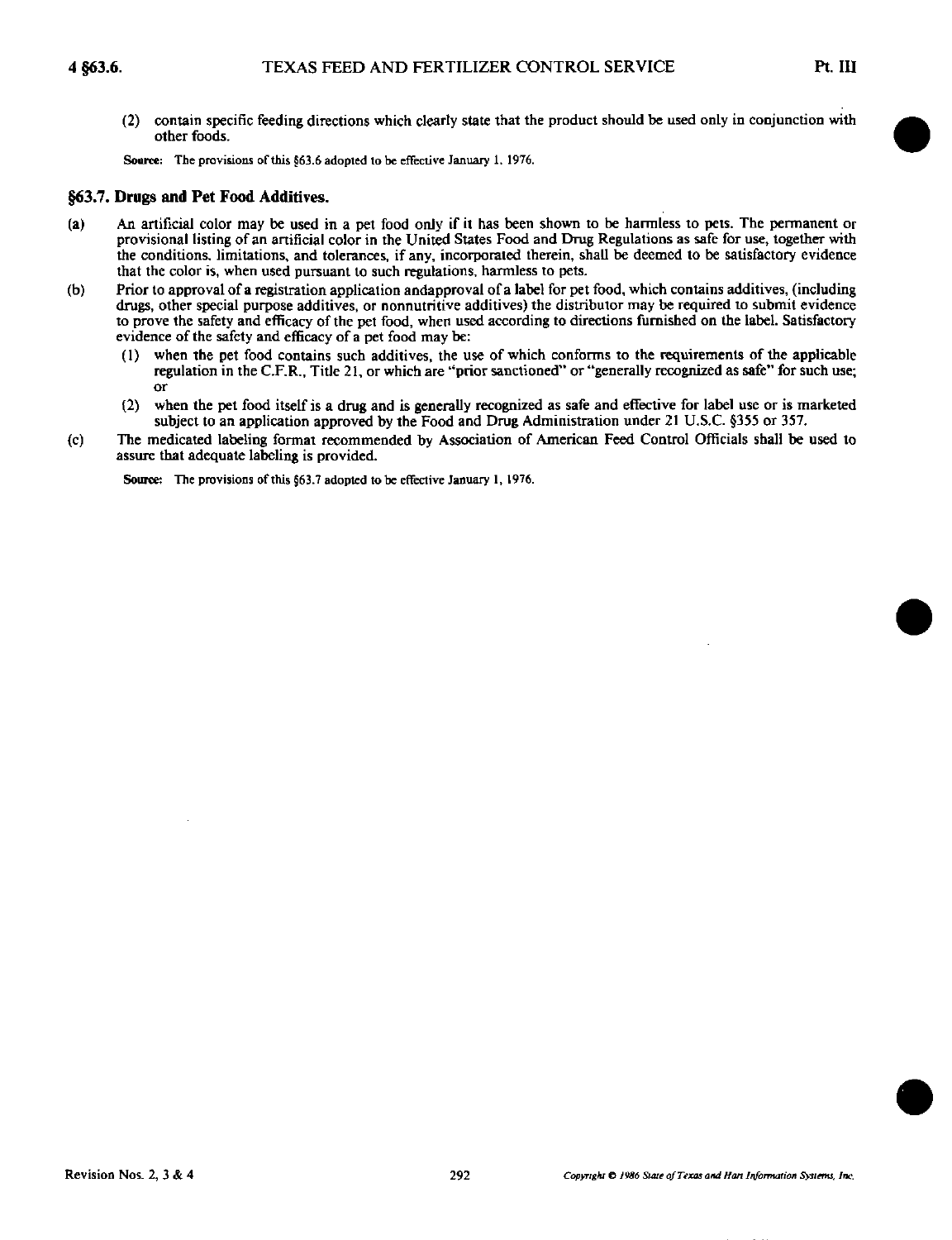# CHAPTER 65. FERTILIZER

## Section No. Section Name

### GENERAL PROVISIONS

65.1. 65.2. Definitions. Commercial Fertilizer.

# PERMITTING AND REGISTRATION

 $\bar{z}$ 

65.11. **Application for Registration.** 

# LABELING

| 65.21. | Primary Plant Nutrients.                                                   |
|--------|----------------------------------------------------------------------------|
| 65.22. | Plant Nutrients in Addition to Nitrogen, Phosphorus, and Potassium.        |
| 65.23. | Name and Address of Manufacturer Reguired.                                 |
| 65.24. | Warnings or Cautionary Statements Required.                                |
| 65.26. | Organic and Organic Base Nitrogen Fertilizer.                              |
| 65.27. | <b>Additives in Fertilizer.</b>                                            |
| 65.28. | Trademarks, Trade Names, Common Names, Emphasis on a Particular Component. |
| 65.29. | Specialty Fertilizers.                                                     |

## **INSPECTION FEES**

| 65.41. | Assessment.                                            |
|--------|--------------------------------------------------------|
| 65.42. | Statistical and Tonnage Reporting and Inspection Fees. |
|        |                                                        |

## INSPECTION, SAMPLING, AND ANALYSIS

65.51. Sampling and Analytical Procedures.

Authority: The provisions of this Chapter 65 issued under Acts 1961, 57th Leg., p. 54, ch. 37, effective September 1, 1961, as<br>amended (Texas Civ. St. art. 108a), unless otherwise noted.

÷,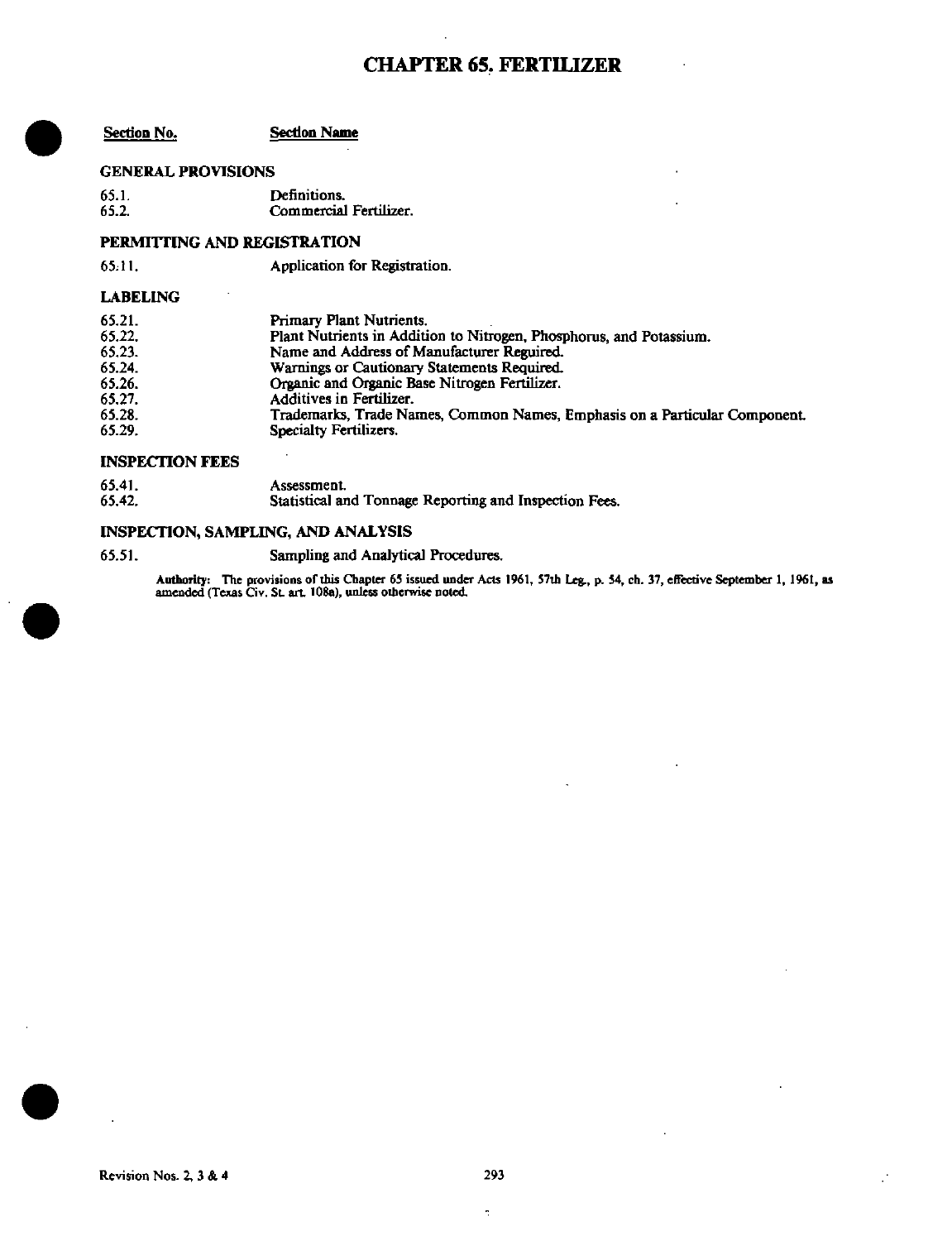$\bar{\mathcal{L}}$ 

 $\overline{a}$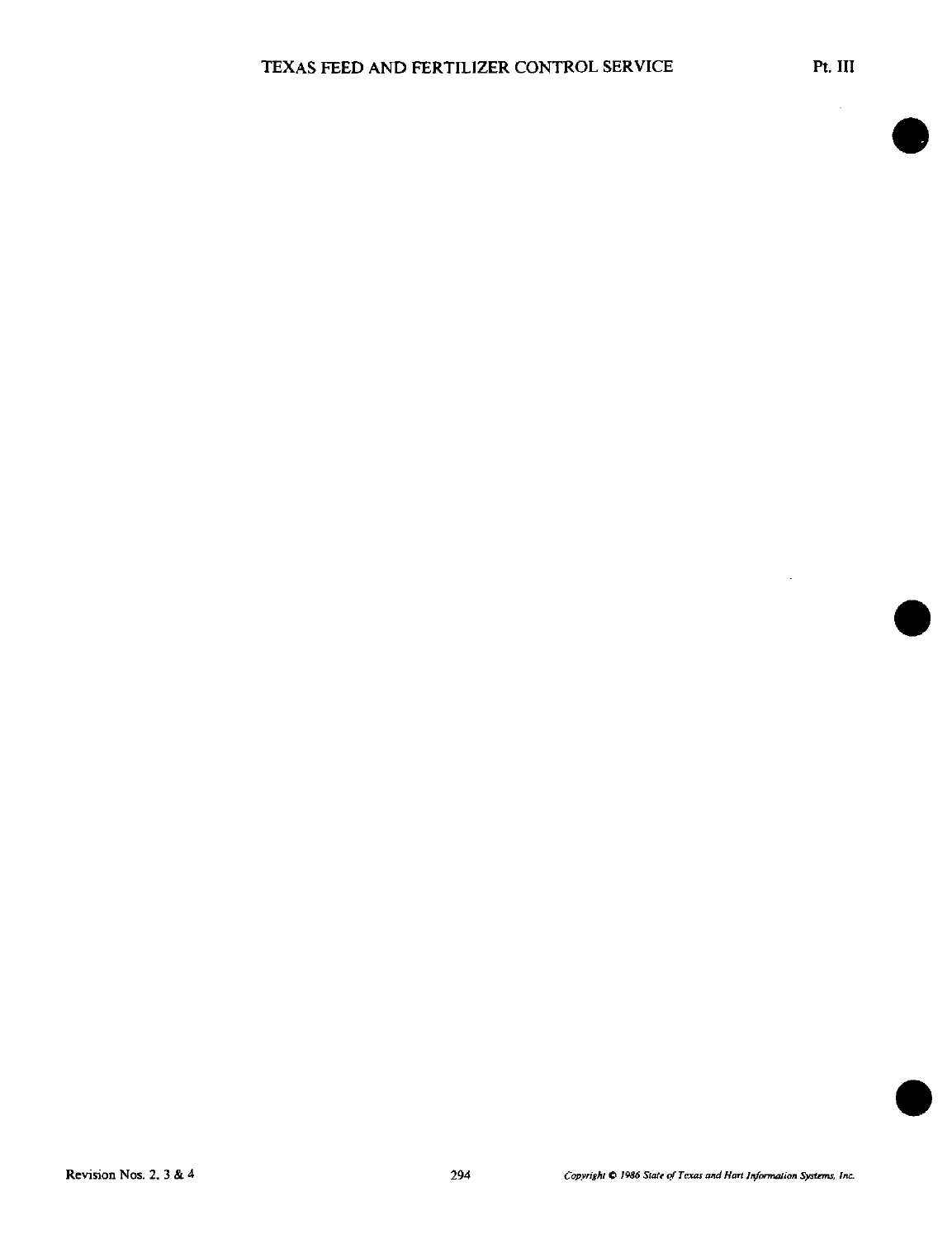### GENERAL PROVISIONS

## §65.1. Definitions.

Except where otherwise provided, the terms and definitions adopted by the Association of American Plant Food Control Officials in its last-published official publication aire adopted by reference as the terms and definitions to control in this title. The publication is available from the Association of American Plant Food Control Officials, 203 Governor Street, Room 304, Richmond, Virginia 23219. In addition, the following words and terms, when used in this title, shall have the following meanings, unless the context clearly indicates otherwise.

Act—Texas Fertilizer Control Act, Texas Agriculture Code, Qiapter 63, 1981, as amended.

Container—A bag, box, carton, bottle, object, barrel, package, apparatus, device, appliance, or other item of any capacity into which a commercial fertilizer is packed, poured, stored, or placed for handling, transporting, and distributing.

Distribute—Sell, offer for sale, expose for sale, barter, exchange, transfer possession or tide, or otherwise supply.

Label—A display of written, printed, or graphic matter on or affixed to a container or on an invoice or delivery slip.

Person—Any individual, partnership, corporation, association, governmental subdivision, or public or private organization of any character.

Registrant—A person who registers a commercial fertilizer under the Act and this chapter.

Salvage—When applied to plant nutrients or additives, refers to only those products that have been damaged by natural causes, such as fire, water, hail, or windstorm, or by convevance mishap.

Service-Texas Feed and Fertilizer Control Service.

Specialty fertilizer—Fertilizer distributed primarily for nonfarm use, including use on or in home gardens, lawns, shrubbery, flowers, golf courses, municipal parks, cemeteries, greenhouses, or nurseries. The term does not include the excreta of an animal, plant remains, or a mixture of those substances, for which no claim of essential plant nutrients is made.

 $T$ on—A net weight of 2,000 pounds avoirdupois or 1,000 kilgrams metric.

 $\frac{1}{2}$  are a net weight of 2,000 pounds avoirdupois or 1,000 kilgrams metric. Source: The provisions of this §65.1 adopted to be effective October 7, 1985, 8 TexReg 3813.

## §65.2. Commercial Fertilizer.

All plant nutrients and additives, not salvage nutrients or additives, shall be satisfactory for use for or in a commercial fertilizer.

Source; The provisions of this \$65.2 adopted to be effective October 7, 1983, 8 TexReg 3813.

## PERMITTING AND REGISTRATION

#### §65.11. Application for Registration.

- (a) Each brand name under which a commercial fertilizer will be marketed must be registered before the product is distributed.
- (b) All applications for registration of a specialty fertilizer or pesticide/fertilizer mixtures shall include the labeling information for the product required by §63.051 of the Act (relating to Labeling of Commercial Fertilizer).
- (c) The service may also require the labeling information for other products as a condition of registration.
- (d) The net weight shall be provided as a condition of registration for specialty products packaged and marketed in containers weighing one pound or less whose net contents are declared on the label in confonnity with the United States Fair Packaging and Labeling Act, 15 U.S.C. § 1415 et seq., and regulations promulgated thereunder.

Source: The provisions of this §65.11 adopted to be effective October 7, 1983, 8 TexReg 3813.

## LABELING

#### §65.21. Primary Plant Nutrients.

Primary nutrients shall be guaranteed on the label of a commercial fertilizerin either of the following forms:

- (1) total nitrogen  $(N)$  \_\_\_\_\_% available phosphoric acid  $(P_{203})$  .... soluble potash  $(K_{20})$  \_\_\_\_\_% or
- (2) total nitrogen  $(N)$  \_\_\_\_% % ammoniacal nitrogen % nitrate nitrogen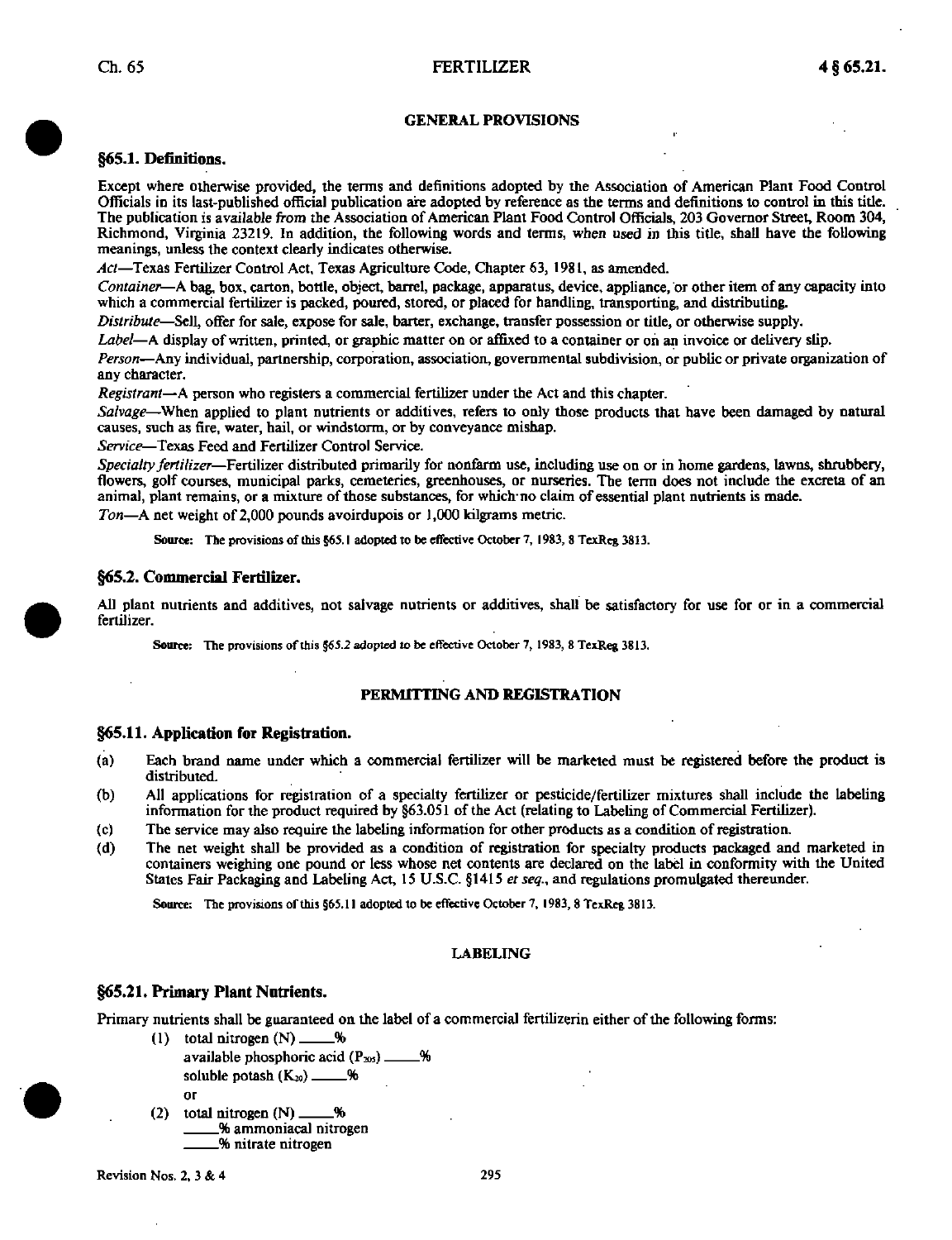% water insoluble nitrogen % (other recognized and determinable forms of N) available phosphoric acid  $(P_{205})$  \_\_\_\_\_% soluble potash  $\_\_\_\$ 

Source: The provisions of this §65.21 adopted to be effective October 7, 1983. 8 TexReg 3813.

#### §65.22. Plant Nutrients in Addition to Nitrogen, Phosphorus, and Potassium.

- (a) Plant nutrients in addition to nitrogen, phosphorus, and potassium, when mentioned in any form or manner on the label of a fertilizer product, shall be guaranteed.
	- (1) Guarantees shall be expressed on an elemental basis as a percentage by weight.
	- (2) Guarantees or claims for the additional plant nutrients Usted in paragraph (4) of this subsection shall be the only guarantees acceptable to the service.
	- (3) Any guarantees or claims for the additional plant nutients listed in paragraph (4) of this subsection shall appear in the order listed and shall immediately follow the guarantees for the primary nutrients of nitrogen, phosphorus, and potassium.
	- (4) Except for products distributed for foliar and hydroponic purposes, the minimum acceptable guaranteed percentage of plant nutrients, not primary plant nutrients, shall be as follows:

| Element         | Percentage |
|-----------------|------------|
| Calcium (Ca)    | 1.00       |
| Magnesium (Mg)  | 0.50       |
| Sulphur (S)     | 1.00       |
| Boron (B)       | 0.02       |
| Chlorine (CI)   | 0.10       |
| Cobalt (Co)     |            |
| Copper (Cu)     | 0.05       |
| Iron (Fe)       | 0.10       |
| Manganese (Mn)  | 0.05       |
| Molybdenum (Mo) | 0.0005     |
| Sodium (Na)     | 0.10       |
| Zinc (Zn)       | 0.05       |

- (b) The registrant of a fertilizer shall furnish to the service upon request:
	- (1) the source of the elements guaranteed;
	- (2) proof of the availability and efficacy of the plant nutrients and other additives guaranteed or claimed on the label; and
	- (3) the proposed label and direction for use of the fertilzer.

Source: The provisions of this §65.22 adopted to be effective October 7, 1983, 8 TexReg 3813.

## §65.23. Name and Address of Manufacturer Reguired.

- (a) The name and principal mailing address of the manufacturer or person responsible for distribution shall be required on the label of a commercial fertilizer.
- (b) The prinicpal mailing address shall include the street address, city, state, and zip code; provided however, that the street address may be omitted if the address is listed in a current city directory or telephone directory.
- (c) The label may bear the name of the distributor as weU as the manufacturer, provided that the guarantor of the project is specifically stated.

Sonrce: The provisions of this §65.23 adopted to be effective October 7, 1983, 8 TexReg 3813.

## §65.24. Warnings or Cautionary Statements Required.

A warning or cautionary- statement is required on any fertilizer product containing:

- (1) 0.10% or more boron in water soluble form. The statement shall include:
	- (A) the word "Warning" or "Caution" conspicuously displayed;
	- (B) a statement of the crop(s) for which the fertilizer is recommended; and
	- (C) a statement that the use of the fertilizer on any crop(s) other than those recommended may result in serious injury to the crop(s).
- (2) 0.001% or more of molybdenum. The statement shall include:
	- (A) the word "Warning" or "Caution" conspicuously displayed; and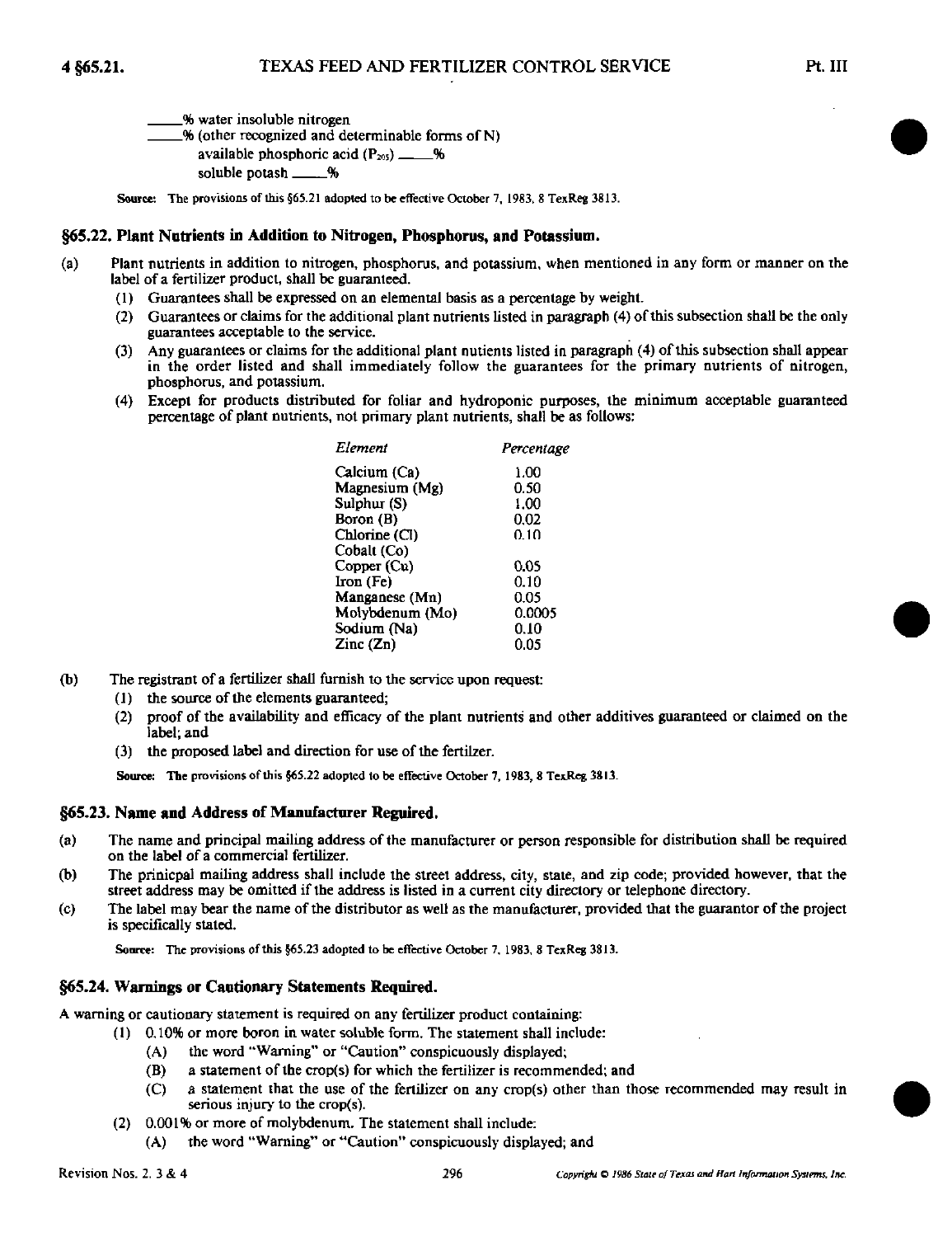(B) a statement that the application of fertilizers containing molybdemum may result in forage crops containing levels of molybdenum which are toxic to ruminant animals.

Source: The provisions of this §65.24 adopted lo be effective October 7, 1983, 8 TexReg 3813.

## §65.26. Organic and Organic Base Nitrogen Fertilizer.

- (a) The terms "organic" and "organic base," when used on the label of commercial fertilizer, shall refer only to substances:
	- (1) generally recognized as the hydrogen compounds of carbon and their, derivatives or synthetic products of similar composition; '
	- (2) in which the water insoluble nitrogen content is at least 60% of the total lutrogen provided by the organic material; and
	- (3) the water insoluble nitrogen in the product is not less than 15% of the total nitrogen.
- (b) The terms "organic," "organic base," and "natural organic material" shall not be interpreted as including urea or cyanamids, but does include urea formaldehyde.

Sonrce: The provisions of this §6S.26 adopted to be effective October 7, 1983, 8 TexReg 3813.

### §65.27. Additives in Fertilizer.

When a pesticide or any other additive, other than plant nutrients, is incorporated in a commercial fertilizer, the fertilizer mixture must be registered and guaranteed with respect to the kind and percentage of each of these additives as weU as to claimed plant nutrient elements, all of which must be determinable by accepted laboratory methods. The labeling shall, in addition to other required information, state in a prominent manner the purpose for which the combined fertilizer and additive is recommended. It must be shown by scientific data that each additive is present in sufficient quantities to impart a distinctive characteristic to the product.

Source: The provisions of this §65.27 adopted to he effective October 7, 1983, 8 TexReg 3813.

#### §65.28. Trademarks, Trade Names, Common Names, Emphasis on a Particular Component.

The trademark, trade name, or common name of a component and/or emphasis on one or more components or ingredients may form part of the label of a commercial fertilizer provided that:

- (1) such trademark, trade name, common name, or emphasis on a particular component contributes significantly in conveying to the purchaser important information respecting a distinctive characteristic of the product;
- (2) the display of the trademark or trade name on the label of the product is not unduly conspicuous in relation to the display of the registrant or guarantor of the product and other required information;
- (3) the common name and percentage of the component is given, and the percentage is determinable by accepted laboratory methods; and
- (4) it can be shown by scientific data that the component is present in sufBcient quantities to impart a distinctive characteristic to the product.

Source: The provisions of this §65.28 adopted to be effective October 7, 1983, 8 TexReg 3813.

#### §65.29. Specialty Fertilizers.

Speciality fertilizer products packaged or marketed in containers weighing one pound or less may bear a declaration of the net contents of the container made in conformity with the United States Fair Packaging and Labeling Act, 15 United States Code §1415, et seq., and regulations promulgated thereunder.

Source: The provisions of this §65.29 adopted to be effective October 7, 1983, 8 TexReg 2990.

#### INSPECTION FEES

#### §65.41. Assessment.

- (a) Any change regarding inspection fees may be assessed preceding any quarter of the year.
- (b) If the inspection fee is reduced or increased, the registrants and other affected persons wiU be notified 30 days prior to the effective date of the change.
- $(c)$  The flat rate inspection fee, provided for in  $\delta$ 63.071(c) of the Act (relating to Inspection Fee), shall apply to those registered products packaged only in containers of five pounds or less. It shall not apply to products distributed both in containers of five pounds or less and larger container sizes.